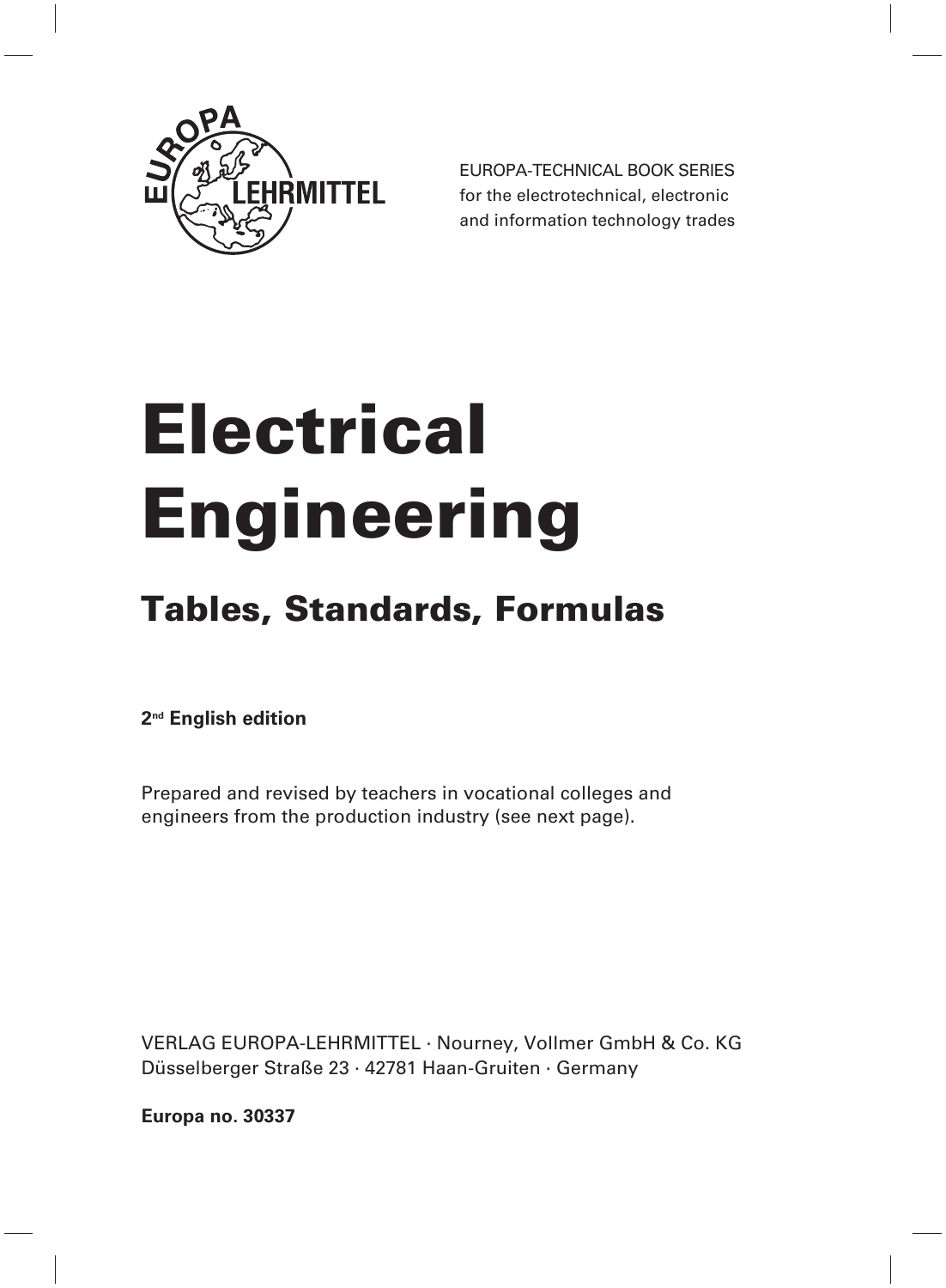Original title: Tabellenbuch Elektrotechnik, 26<sup>nd</sup> edition, authors:

| Häberle, Gregor     | Dr.-Ing., department manager                  | Tettnang, Germany        |
|---------------------|-----------------------------------------------|--------------------------|
| Häberle, Heinz      | Dipl.-Gwl., VDE                               | Kressbronn, Germany      |
| Jöckel, Hans-Walter | Dipl.-Ing. (FH), Oberstudienrat               | Friedrichshafen, Germany |
| Krall, Rudolf       | Dipl.-Päd. Ing., Berufsschuloberlehrer        | St. Leonhard, Austria    |
| Schiemann, Bernd    | Dipl.-Ing.                                    | Durbach, Germany         |
| Schmitt, Siegfried  | staatl. gepr. Techniker, Techn.<br>Oberlehrer | Bad Bergzabern, Germany  |
| Tkotz, Klaus        | Dipl.-Ing. (FH)                               | Kronach, Germany         |

Head of the working group: Dr.-Ing. Häberle, Tettnang, Germany

Graphic design: Design office of the publisher Verlag Europa-Lehrmittel, Ostfildern, Germany

DIN Deutsches Institut für Normung e.V. and VDE Verband der Elektrotechnik Elektronik Informationstechnik e.V. have authorised the citation of excerpts from DIN standards classified as VDE for the registered limited edition of this book, approval no. 302.015. For additional reproductions or editions, a separate authorisation will be required.

Please verify that you are using the most recent version of a standard prior to its application. Standards can be ordered from VDE-VERLAG GmbH, Birmarckstr. 33, 10625 Berlin, www.vde-verlag.de.

2<sup>nd</sup> English edition 2015 Print 5 4 3 2 1 All printed versions of this edition may be used concurrently since they are unchanged, except for some corrections to typographical errors.

#### ISBN 978-3-8085-3270-6

All rights reserved. This publication is protected under copyright law. Any use other than those permitted by the law must be approved in writing by the publisher.

© 2015 by Verlag Europa-Lehrmittel, Nourney, Vollmer GmbH & Co. KG, 42781 Haan-Gruiten, Germany http://www.europa-lehrmittel.de.

Translation: Technische Übersetzungen Eva Schwarz, 76879 Ottersheim, Germany www.technische-uebersetzungen-eva-schwarz.de Many thanks to Hans Jurgen Porten for his technical review of the translation and his valuable advice.

Typesetting: Satz+Layout Werkstatt Kluth GmbH, 50374 Erftstadt, Germany

Print: M.P. Media-Print Informationstechnologie GmbH, 33100 Paderborn, Germany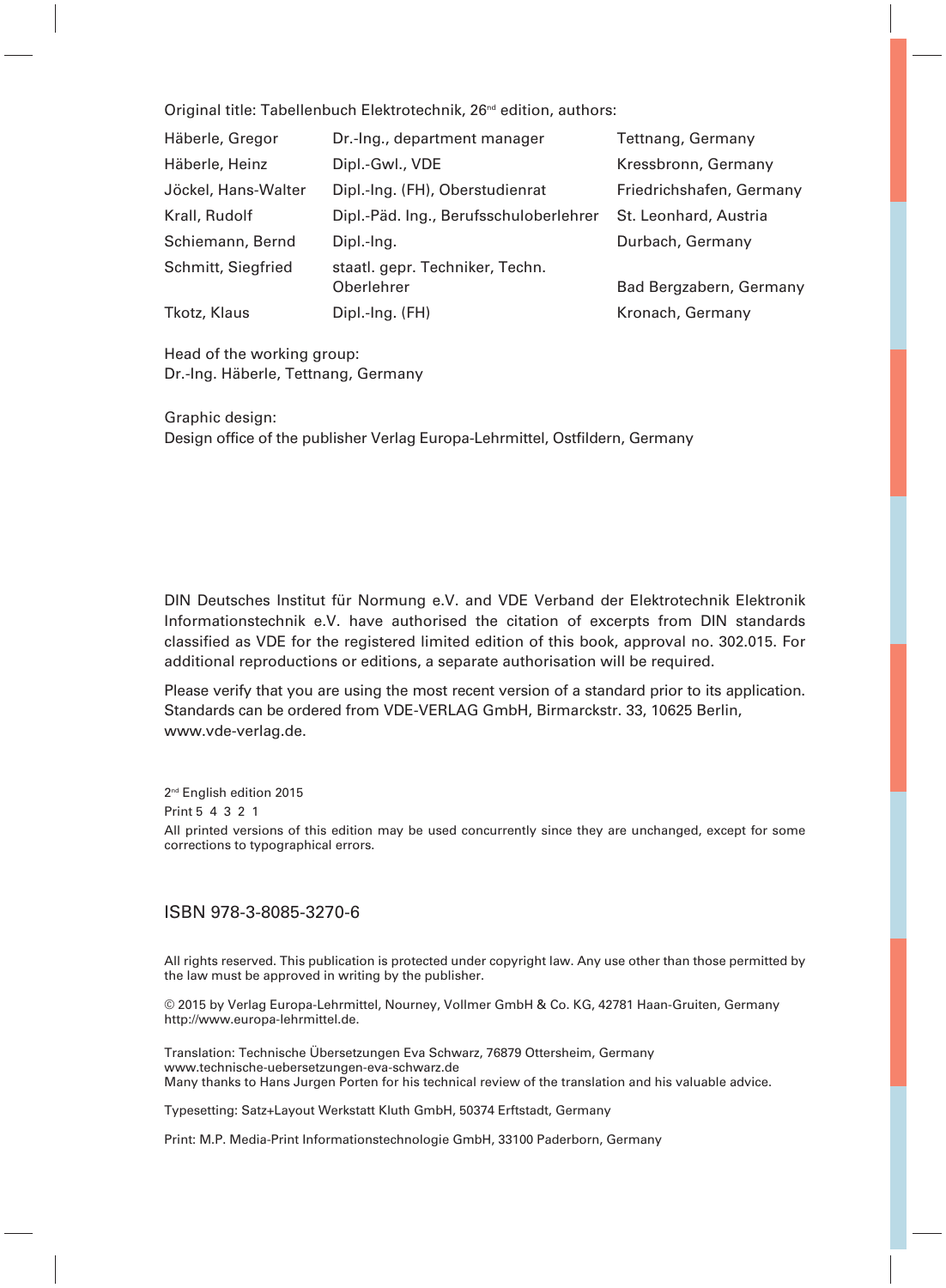M

TECHNICAL DOCUMENTATION, MEASURING 67 ... 120 TM

# ELECTRICAL INSTALLATIONS



121 … 198





199 … 286

### INFORMATION AND COMMUNICATION TECHNOLOGY SYSTEMS



287 … 334

AUTOMATION, DRIVE AND CONTROL SYSTEMS



335 … 424

MATERIALS, CONNECTING, JOINING AND BONDING 425 458

THE COMPANY AND ITS ENVIRONMENT, ENVIRONMENTAL TECHNOLOGY, ANNEX



 $\mathbb C$ 

459 … 527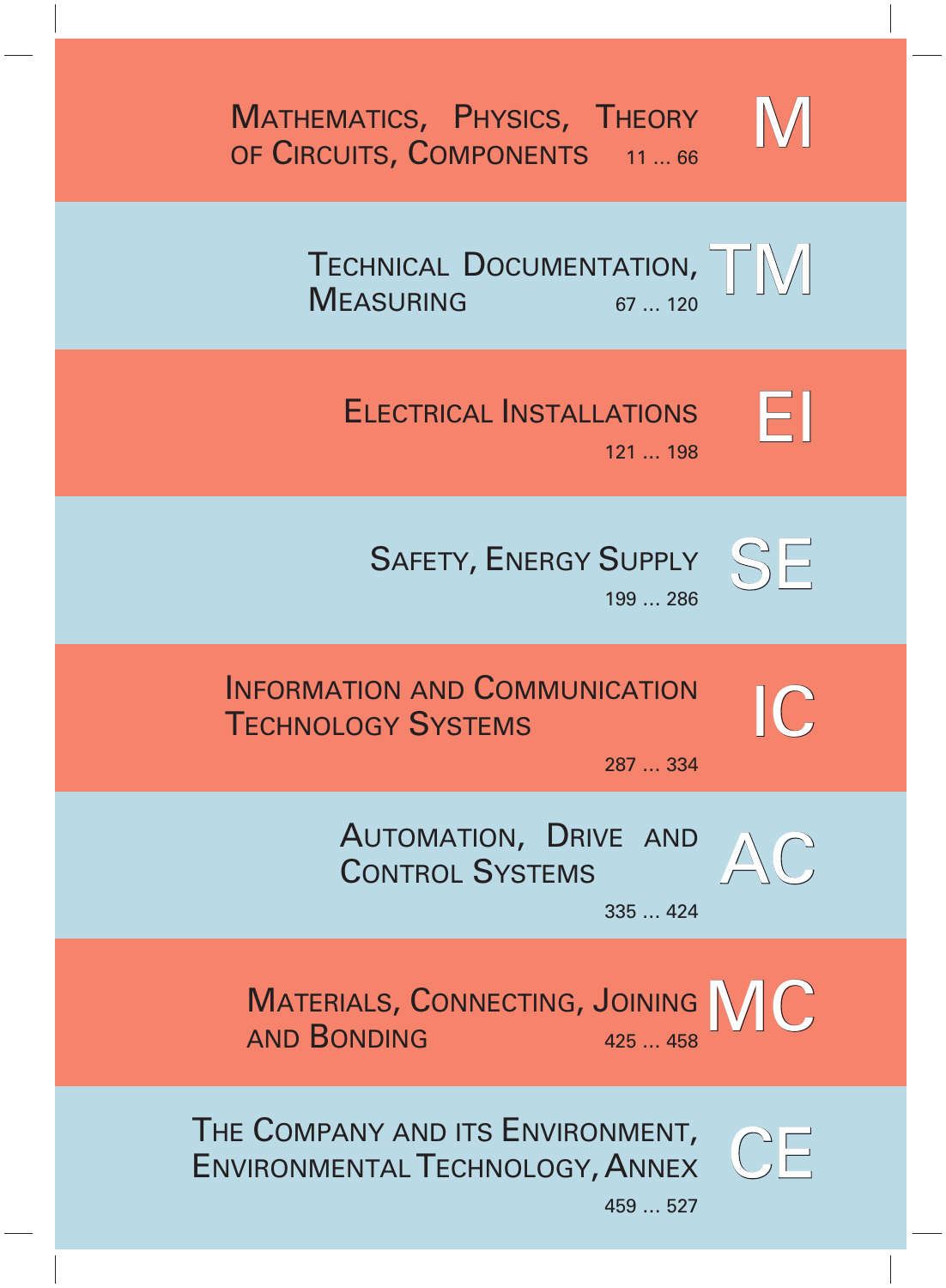#### **Preface to the 2nd English edition**

This edition is based on the 26<sup>th</sup> German edition of "Tabellenbuch Elektrotechnik", a leading compendium in German-speaking countries. The English edition addresses professionals in the various fields of electrical engineering, such as power and building engineering, field engineering, automation systems, machinery, drive systems, components and other electronic systems. This book is intended to

- **•** prepare professionals for an activity in an international environment and
- **•** help make the world's leading work processes and standards known outside of the German speaking region.

Despite the harmonisation of the most important European standards, local regulations may differ slightly from German standards under certain circumstances, which means that where safety matters are concerned, the user has to check whether any other local regulations exist.

The book is divided into the following main sections focusing on the specified subjects:

| • Section M:<br>mathematics,<br>physics,<br>theory of circuits,<br>components | Formula symbols, units and quantities, mathematical symbols, exponents, unit<br>prefixes, logarithmic unit decibel, force, moment of force, motion rules, work, power,<br>heat, charge, voltage, current, resistance, electric and magnetic fields, alternating<br>quantities, switching capacitors and coils, three-phase current, diodes, transistors,<br>IGBTs, thyristors, magnetic field-dependent and photoelectronic components.                                                                                                                                                                                                                                                                                                        |
|-------------------------------------------------------------------------------|------------------------------------------------------------------------------------------------------------------------------------------------------------------------------------------------------------------------------------------------------------------------------------------------------------------------------------------------------------------------------------------------------------------------------------------------------------------------------------------------------------------------------------------------------------------------------------------------------------------------------------------------------------------------------------------------------------------------------------------------|
| <b>• Section TM:</b><br>technical<br>documentation,<br>measuring              | Technical drawing, dimensioning, circuit diagrams, circuit symbols, comparison of<br>circuit symbols, preparing documentation, measuring instruments and systems, meas-<br>uring categories, measurement in electrical installations, power meters, bidirectional<br>watt meters, ripple control receivers, oscilloscopes, measuring with sensors.                                                                                                                                                                                                                                                                                                                                                                                             |
| • Section El:<br>electrical<br>installations                                  | Working in electrical installations, laying of cables, cable routing, installation circuits,<br>intercom systems, types of dimmers, electrical installation with low-voltage halogen<br>lamps, field-reducing electrical installation, building management and automation,<br>project design based on KNX, house connection, foundation earth electrode, elec-<br>trical installations in residential buildings, calculation of circuit loading, ampacity of<br>cables and wires, lighting engineering, LED lighting.                                                                                                                                                                                                                          |
| ● Section SE:<br>safety, energy<br>supply                                     | First aid, workplace health and safety, personal protective equipment, signs for<br>accident prevention, differential current devices, basic protection, fault protection,<br>additional protection, conductors for protective measures, types of power stations,<br>insulator classes, transformers, overhead power cables, buried cables, private<br>power generating systems, smart grids, fuel cells, primary cells, accumulators, UPS<br>systems, electromagnetic compatibility EMC, lighting protection, quality of power<br>supply, harmonics, power factor correction, smoke alarms, AFDD, AFCI, security<br>and monitoring devices, energy conservation directive, energy efficiency, house-<br>hold appliances, electricity tariffs. |
| • Section IC:<br>information and<br>communication<br>technology<br>systems    | Number systems, codes, Boolean algebra, flip-flops, D/A converters, A/D con-<br>verters, modulation and demodulation, IT networks, components for data networks,<br>Ethernet, wireless LAN, AS-i bus system, interbus, PROFIBUS, identification systems,<br>connection to the telephone network, internet, aerial systems, satellite systems, safe<br>communication across different field busses.                                                                                                                                                                                                                                                                                                                                             |
| ● Section AC:<br>automation, drive<br>and control<br>systems                  | Rectifier, switch-mode power supplies, multivibrators, control relays, program-<br>mable logic controllers PLC, word processing in PLCs, control engineering, auxiliary<br>circuits, sequence control with GRAFCET, contactors, motor protection, electrical<br>equipment of machines, automatic control engineering, three-phase motors, single-<br>phase A.C. motors, D.C. motors, efficiency of drive systems, servomotors, micro-<br>motors, linear drives, design of automation systems, EC Machinery Directive.                                                                                                                                                                                                                          |
| • Section MC:<br>materials, connec-<br>tion, joining and<br>bonding           | Periodic table, specific material values, steel standardisation, magnetic materials,<br>insulators, cables and wires, buried cables, connectors, solderless connection<br>technology, ISO threads, screws, bolts and nuts, dowels and plugs.                                                                                                                                                                                                                                                                                                                                                                                                                                                                                                   |
| ● Section CE:<br>the company and<br>its environment.<br>environmental         | Organisational structures of companies, teamwork, job planning, cost accounting<br>and key numbers, skills of electrical specialists, realisation of projects, conflict<br>management, communication with customers, environmental terms, hazardous<br>materials, electronic waste products, standards, glossary, subject index.                                                                                                                                                                                                                                                                                                                                                                                                               |
| technology, annex                                                             | We have integrated modifications of standards, e.g. in the terms taken from DIN VDE<br>0100-200. It should be noted in general that standards allow different ways of repre-<br>sentation, e.g. DIN EN 610892 (Documents in Electrical Engineering, Rules) allows<br>the representation of electricity branching with or without a point. As in professional<br>practice, we have taken advantage of this freedom also in the book.                                                                                                                                                                                                                                                                                                            |
|                                                                               | The publisher and authors would be grateful for any suggestions and constructive comments.                                                                                                                                                                                                                                                                                                                                                                                                                                                                                                                                                                                                                                                     |

Summer 2015 Summer 2015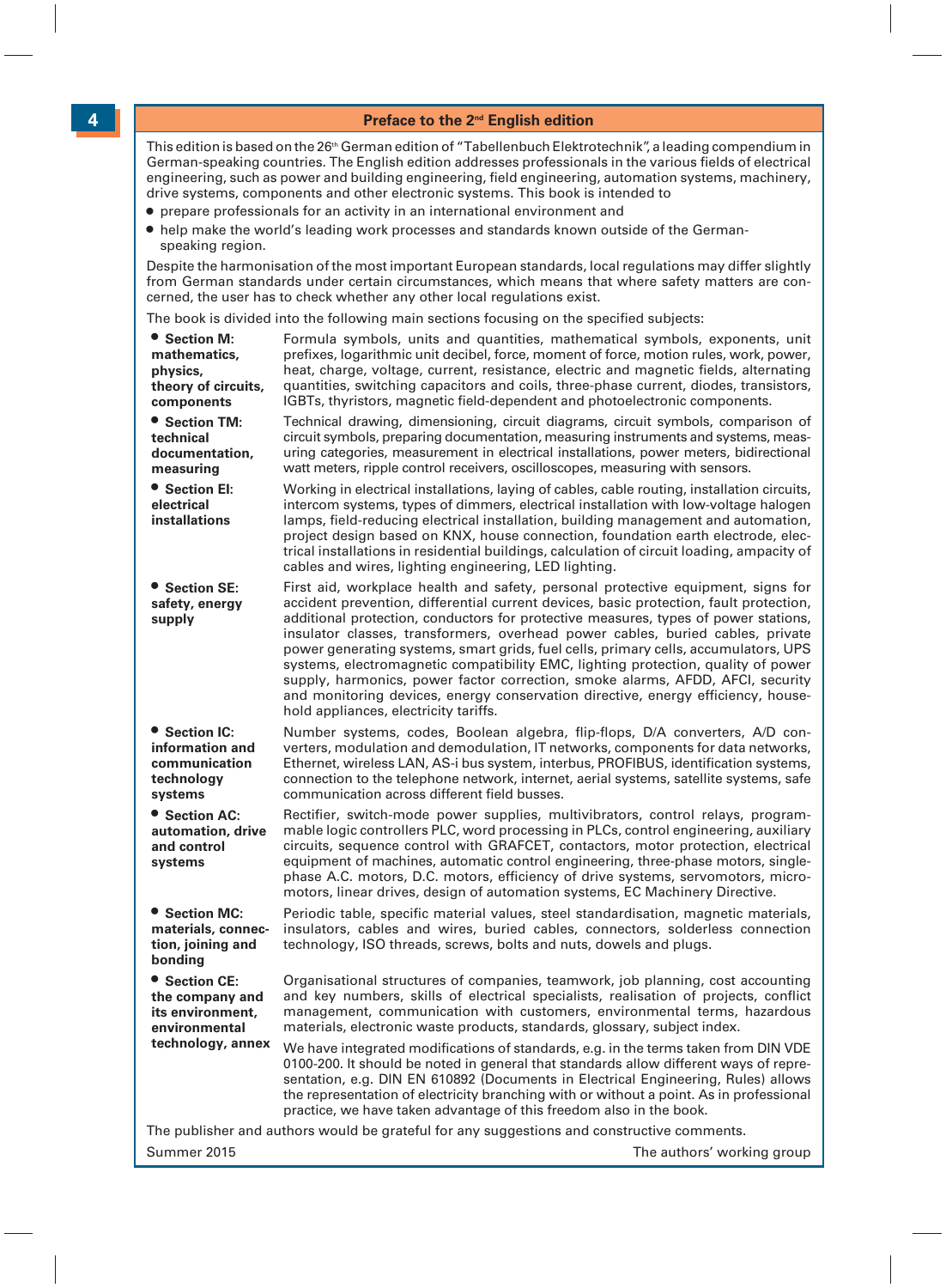**Section M:** 

| <b>Mathematics, Physics, Theory of Circuits,</b>                                     |    |
|--------------------------------------------------------------------------------------|----|
|                                                                                      | 11 |
| Symbols in this Book                                                                 | 12 |
| Subscripts and Signs for Formula Symbols                                             |    |
|                                                                                      | 13 |
| International Formula Symbols                                                        | 14 |
|                                                                                      | 15 |
| Mathematical Symbols                                                                 | 17 |
| Exponents, Unit Prefixes, Logarithms,<br>Calculations According to the Rule of Three | 18 |
| Logarithmic Unit Decibel                                                             | 19 |
| Angles, Trigonometric Functions, Percentage                                          | 20 |
| Relationships Between Trigonometric                                                  | 21 |
|                                                                                      | 22 |
| Body and Mass                                                                        | 23 |
| Mass, Force, Pressure, Moment of Force                                               | 24 |
| Motion Rules                                                                         | 25 |
| Mechanical Work, Mechanical Power, Energy                                            | 26 |
| Transmissions                                                                        | 27 |
| Pulleys, Wedges, Winches                                                             | 28 |
|                                                                                      | 29 |
| Charge, Voltage, Electric Current, Resistance.                                       | 30 |
| Electric Power, Electric Work                                                        | 31 |
| Electric Field, Capacitor.                                                           | 32 |
| Alternating Quantities, Wavelength.                                                  | 33 |
| Power of Alternating Sine-wave Current,                                              | 34 |
|                                                                                      | 35 |
| Electric and Magnetic Field Strengths                                                | 36 |
| Current in the Magnetic Field, Induction                                             | 37 |
| Resistor Circuits                                                                    | 38 |
| Reference Arrows, Kirchhoff's Rules,                                                 |    |
|                                                                                      | 39 |
| Potentiometer                                                                        | 40 |
| Equivalent Voltage Source, Equivalent Current                                        | 41 |
| Basic Circuits of Inductances and<br>Capacitances                                    | 42 |
| Switching Capacitors and Coils                                                       | 43 |
| Series Connection of R, L, C                                                         | 44 |
| <b>Equivalent Series Connection and Equivalent</b>                                   | 46 |
| Simple Filters                                                                       | 47 |
| Three-phase Systems (Alternating Current)                                            | 48 |
| Unbalanced Load, Star-delta Conversion,                                              | 49 |
|                                                                                      |    |

| Resistors and Capacitors.                      | 50 |
|------------------------------------------------|----|
| Colour Marking of Resistors and Capacitors     | 51 |
| <b>Application Groups and Structures</b>       |    |
|                                                | 53 |
| Semiconductor Resistors                        | 54 |
|                                                | 55 |
| Field Effect Transistors, IGBT                 | 56 |
| Bipolar Transistors                            | 57 |
| Thyristor                                      | 58 |
| Thyristor Types and Trigger Diodes             | 59 |
|                                                | 60 |
| Types of Packages for Diodes, Transistors      |    |
|                                                | 61 |
| Magnetic Field-dependent Components            | 62 |
| Photoelectronic Components                     | 63 |
| Protection Circuits for Diodes and Thyristors. | 64 |
| Components for Surge Protection                | 65 |
| Cooling of Semiconductor Components            | 66 |

#### **Section TM:**

| Technical Documentation, Measuring                           | 67 |
|--------------------------------------------------------------|----|
| Graphical Representation of Characteristics                  | 68 |
| General Technical Drawing                                    | 69 |
| Graphical Representation of Bodies                           | 70 |
| Dimension Arrows, Special Representations                    | 71 |
| Dimensioning, Hatching                                       | 72 |
| Circuit Diagrams as Functional Documents                     | 74 |
| Other Functional Documents                                   | 75 |
| Location- and Connection-related Documents                   | 76 |
| Marking in Circuit Diagrams                                  | 77 |
| Code Letters for Components (Objects)<br>in Circuit Diagrams | 78 |
| Subclasses According to the Task of                          | 79 |
| Contact Marking in Circuit Diagrams                          | 80 |
|                                                              | 81 |
| General Circuit Symbols                                      | 82 |
| Additional Circuit Symbols, Switches in<br>Energy Plants     | 83 |
| Measuring Instruments and Devices                            | 84 |
| Semiconductor Components                                     | 85 |
|                                                              | 86 |
| Analog Information Processing, Meters and                    | 88 |
| Audio Converter, Video Converter and                         | 89 |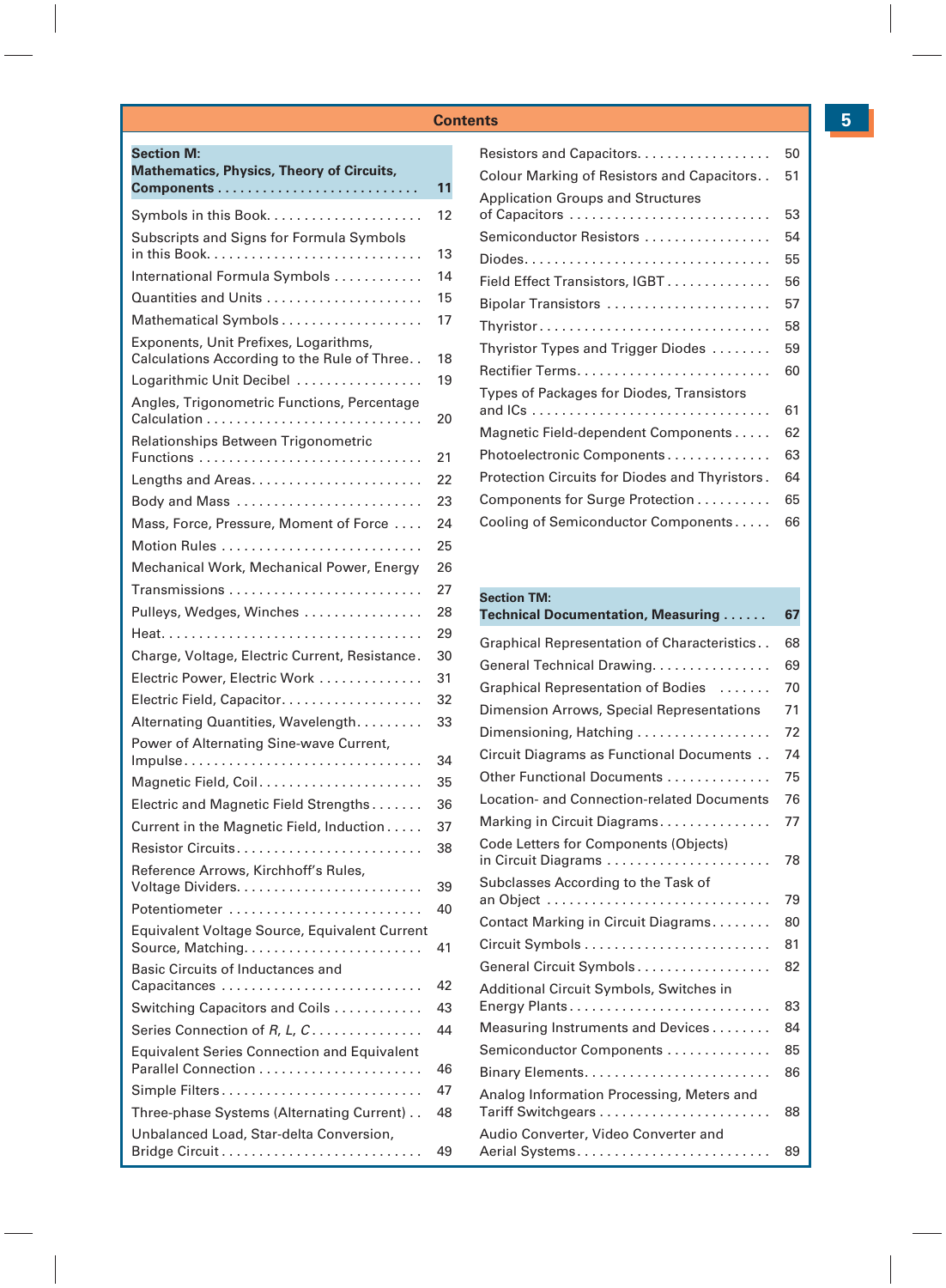| Circuit Symbols for Installation Circuit<br>Diagrams and Installation Diagrams | 90  |
|--------------------------------------------------------------------------------|-----|
| Installation Circuit Diagrams                                                  | 92  |
| Circuit Symbols for Overview Diagrams                                          | 93  |
| Coils, Transformers, Rotating Generators                                       | 94  |
| Single-phase A.C. Motors and Starters                                          | 95  |
| Three-phase Motors and Starters                                                | 96  |
| Converter-fed Motors with A.C./D.C. Drive                                      | 97  |
| Comparison of Circuit Symbols                                                  | 98  |
| Marks and Symbols on Electrical<br>Equipment (Examples)                        | 100 |
| Hydraulic and Pneumatic Controls                                               | 101 |
| Symbols in Process Engineering                                                 | 102 |
| <b>Preparing Documentation on Equipment</b>                                    | 103 |
| <b>Structure and Contents of Operating</b>                                     | 104 |
| Electrical Measuring Instruments and                                           | 105 |
| Pictographs for Measuring                                                      | 106 |
| Measuring Circuits for Resistance Calculation                                  | 107 |
| Measuring Range Extension.                                                     | 108 |
| Measurements in Electrical Installations                                       | 109 |
| Low-voltage Power Meters                                                       | 112 |
| Electricity Meters, Kilowatt-hour Meters                                       | 113 |
| Digital Watt Meters (Smart Meters)                                             | 114 |
| Oscilloscope                                                                   | 115 |
| Measurement with the Oscilloscope                                              | 116 |
| Displacement and Angle Measurement<br>with Sensors                             | 117 |
| Measurement of Force and Pressure<br>with Sensors                              | 118 |
| Motion Measurement with Sensors.                                               | 119 |
| Temperature Measurement with Sensors                                           | 120 |
|                                                                                |     |

#### **Section EI:**

| Electrical Installations |  |  |  |  |  |  |  |  |  | 121 |  |
|--------------------------|--|--|--|--|--|--|--|--|--|-----|--|
|                          |  |  |  |  |  |  |  |  |  |     |  |

| Qualifications to Performing Electrotechnical     |  |
|---------------------------------------------------|--|
| Working on Electrical Equipment 123               |  |
|                                                   |  |
| Cable Installation, Working on                    |  |
| On-off Circuits, Series Connection 126            |  |
| Three- and Four-way Switch Circuits 127           |  |
| Practical Installation of Electrical Circuits 128 |  |
|                                                   |  |

| Automatic Switch for Staircase Lighting,                                  |            |
|---------------------------------------------------------------------------|------------|
| Doorbell System with Door Opener.                                         | 129<br>130 |
| Circuits with Latching Relays                                             |            |
| Louvre-control Circuits                                                   | 131        |
|                                                                           | 133<br>134 |
| Two-wire Door Intercom Systems                                            |            |
| Lamp Circuits with Dimmers                                                | 135        |
| Push-button Dimmer, Types of Dimmers                                      | 136        |
| Automatic Controller with Heat Sensor                                     | 137        |
| Automatic Switch with Ultrasonic                                          | 138        |
| Electrical Installation with Low-voltage<br>Halogen Lamps                 | 139        |
| Field-reducing Electrical Installation                                    | 140        |
| Building Management and Automation                                        | 141        |
| Lines and Areas in a KNX-TP System                                        | 142        |
| Circuit Symbols for KNX                                                   | 143        |
| Components of KNX-TP Systems                                              | 144        |
| Special Actuators and System Devices                                      | 145        |
|                                                                           | 146        |
|                                                                           | 147        |
| Installation Bus with FSK Control KNX-PL                                  | 148        |
| Project Design and Commissioning Based                                    |            |
|                                                                           | 149        |
| Local Operating Network LON                                               | 151        |
| LON Components                                                            | 152        |
| Electrical Installations with Wireless Control.                           | 153        |
| Local Control Network LCN                                                 | 155        |
| House Connection with Protective<br>Equipotentional Bonding               | 156        |
| Foundation Earth Electrode Installed in<br>Concrete or Soil               | 157        |
| Main Power Supply Lines in Residential                                    |            |
|                                                                           | 158        |
| Installation of the Meter Cabinet                                         | 159        |
| Minimum Electrical Equipment in Residential<br>Buildings, Meter Cabinets. | 160        |
| Wiring in Residential Buildings                                           | 161        |
| Calculation of Circuit Loading of Lines                                   |            |
|                                                                           | 162        |
| Calculation of Circuit Loading of<br>Branched Lines                       | 164        |
| Protection of Conductors against Overload                                 | 165        |
| Methods of Installation for Permanent                                     | 166        |
| Ampacity of Cables and Wires                                              | 167        |
| Ampacity of Flexible or Heat-resistant Cables                             | 169        |
| Ampacity Correction Factor                                                | 170        |
|                                                                           |            |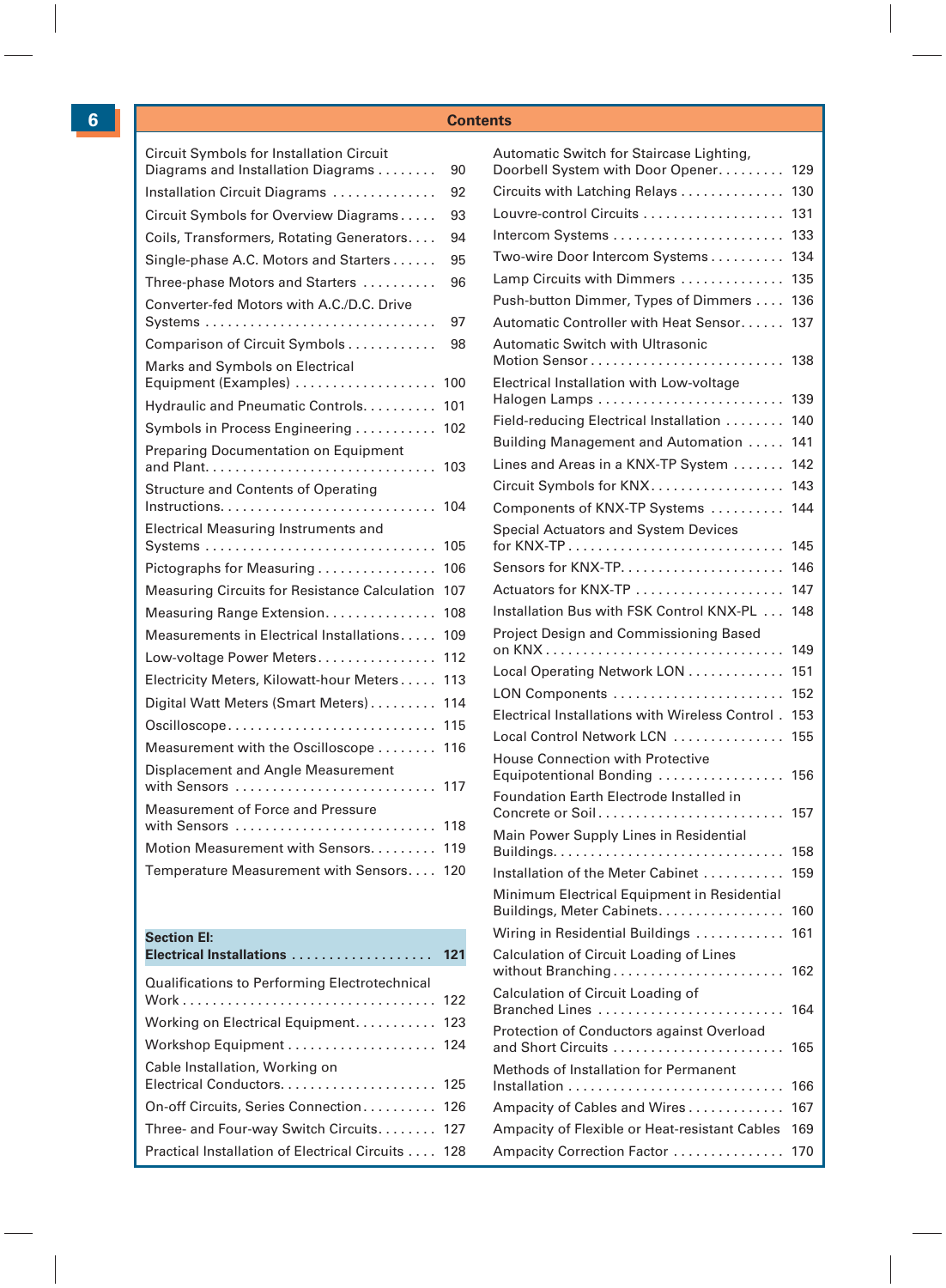| Minimum Conductor Cross Sections,<br>Ampacity of Power Cables                     | 171 |
|-----------------------------------------------------------------------------------|-----|
| <b>Overcurrent Protection Devices</b><br>(Low-voltage Fuses)                      | 172 |
| Overcurrent Protection Devices                                                    | 173 |
| Bathrooms with Bathtubs or Showers                                                | 174 |
| Special Rooms and Facilities, Working<br>Under Voltage                            | 175 |
| Saunas, Swimming Pools, Accessible Pools                                          | 176 |
| Electrical Installations in Hazardous<br>Locations (Risk of Fire)                 | 177 |
| Electrical Installations in Agricultural                                          |     |
|                                                                                   | 178 |
| Electrical Installations in Medical Areas                                         | 179 |
| <b>Electrical Installations in Teaching Rooms</b><br>with Experimental Facilities | 181 |
| Electrical Installations in Hazardous Locations                                   | 182 |
| Power Supply of Workshops and Machine                                             | 183 |
| Lighting Engineering                                                              | 184 |
| Design of Interior Workshop Lighting                                              | 185 |
| Maintenance Factors of Workplace Lighting                                         | 186 |
| Calculation of Lighting Systems.                                                  | 187 |
| Lighting and Glare                                                                | 188 |
| Fluorescent Lamps for 230 V                                                       | 189 |
| Incandescent Lamps, Metal-vapour Lamps                                            | 190 |
| Energy-saving Lamps, Colour Reproduction.                                         | 191 |
| Induction Lamps and Optical Fibres                                                | 192 |
| Electronic Ballasts for Fluorescent Lamps.                                        | 193 |
| Discharge Lamp Circuits                                                           | 194 |
| LED Lighting                                                                      | 195 |
| LED-Lamps                                                                         | 196 |
| Photometric Data of Light Fixtures                                                | 197 |
| Fluorescent Tube Systems                                                          | 198 |

#### **Section SE:**

| Safety, Energy Supply  199                  |  |
|---------------------------------------------|--|
| First Aid at the Workplace 200              |  |
| Personal Protective Equipment PPE 201       |  |
| Signs for Accident Prevention  202          |  |
| Workplace Health and Safety  206            |  |
| Types of Contact, Current Hazards,          |  |
| Protective Measures, Protection Classes 208 |  |
| Distribution Systems (Network Layouts) 209  |  |
| Protection against Electric Shock 210       |  |
| Differential Current Devices  211           |  |

| <b>Fault Protection by Automatic Disconnection</b><br>from the Power Supply                               | 212 |
|-----------------------------------------------------------------------------------------------------------|-----|
| Other Protection Measures                                                                                 | 214 |
| Additional Fault Protection in Professionally                                                             |     |
| Monitored Systems                                                                                         | 215 |
| Conductors for Protective Measures                                                                        | 216 |
| Initial Testing of Protective Measures                                                                    | 217 |
| Repetitive Testing                                                                                        | 218 |
| Repair, Modification and Testing of                                                                       | 219 |
| Transformers and Chokes, Insulation Testing                                                               | 221 |
| Calculation of Transformers                                                                               | 222 |
| Additional Operating Parameters of                                                                        | 223 |
| Small Transformers                                                                                        | 224 |
| Types of Power Stations                                                                                   | 225 |
| Rotating Generators                                                                                       | 226 |
| Insulator Classes, Nameplates of                                                                          | 227 |
| Transformers for Three-phase Current                                                                      | 228 |
| Transformers in Parallel Operation                                                                        | 229 |
| Power Mains for Energy Supply.                                                                            | 230 |
| Overhead Power Lines                                                                                      | 231 |
|                                                                                                           | 232 |
| Sag of Overhead Power Lines                                                                               | 233 |
| Installation of Buried Cables.                                                                            | 234 |
| Private Power Generating Systems                                                                          | 235 |
| Reimbursement for Renewable Energies<br>According to EEG. $\dots\dots\dots\dots\dots\dots\dots\dots\dots$ | 237 |
|                                                                                                           | 238 |
| Photovoltaic Systems                                                                                      | 239 |
| Photovoltaic Arrays                                                                                       | 240 |
| Smart Grids                                                                                               | 241 |
|                                                                                                           | 242 |
| Protection of Electrical Equipment, IP Codes.                                                             | 243 |
| Electrochemistry                                                                                          | 244 |
|                                                                                                           | 245 |
| Accumulators                                                                                              | 246 |
| Charging Methods for Rechargeable                                                                         | 247 |
| <b>Emergency Power Supply and Emergency</b>                                                               |     |
|                                                                                                           | 248 |
| <b>Stand-by Uninterrupted Power Supply</b><br>Systems                                                     | 249 |
| UPS Systems (Uninterrupted Power Supply).                                                                 | 250 |
| Electromagnetic Compatibility EMC                                                                         | 251 |
| Electromagnetic Interferences EMI                                                                         | 252 |
| Measures against EMI.                                                                                     | 253 |
| Internal Lightning Protection                                                                             | 254 |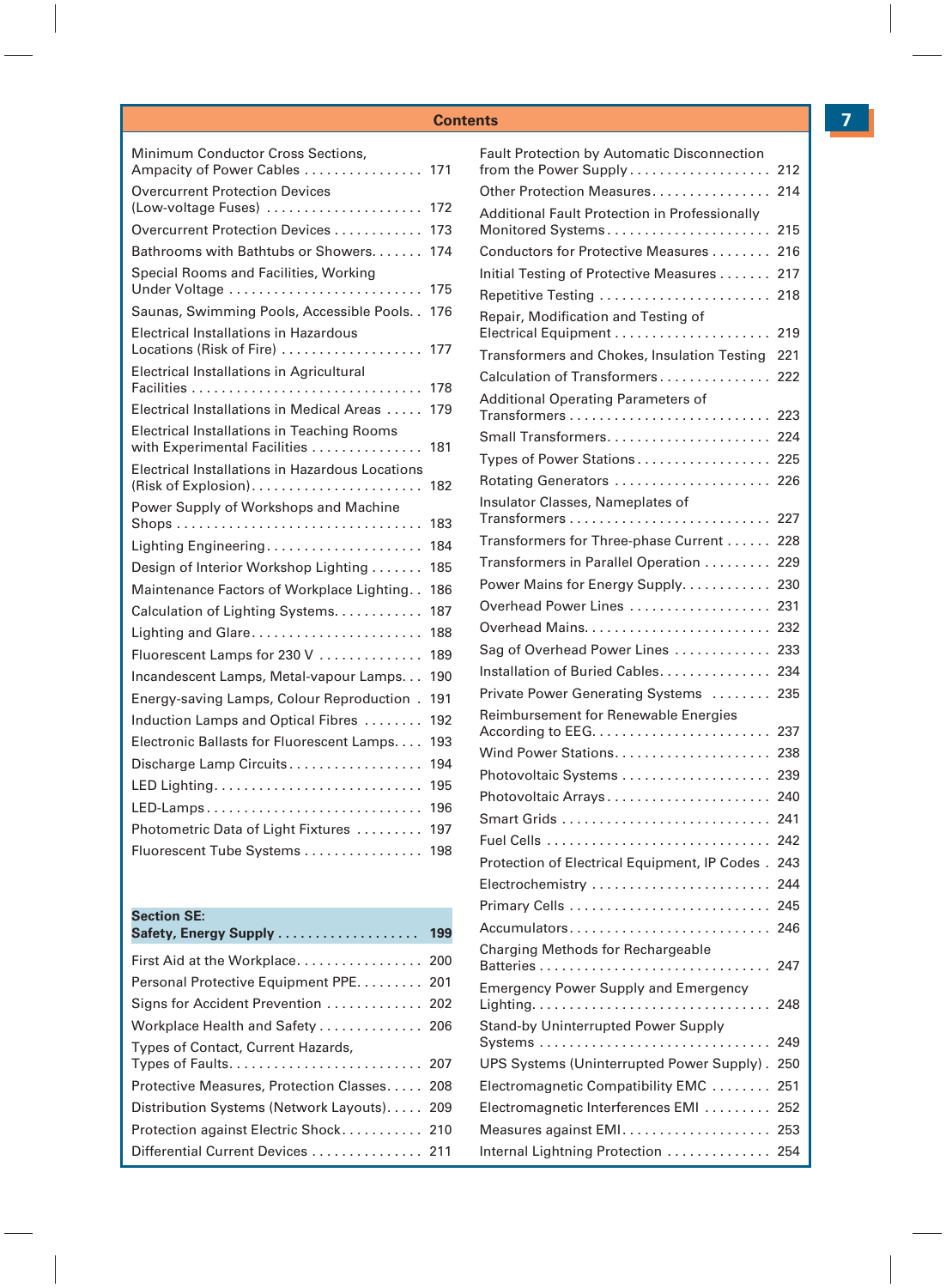| External Lightning Protection            | 255 |
|------------------------------------------|-----|
| Lightning Arrester Systems               | 257 |
| Quality of Power Supply                  | 258 |
| Harmonics                                | 259 |
| Compensation, Power Factor Correction.   | 260 |
| Compensation of Reactive Power           | 261 |
| Monitoring of Final Circuits             | 263 |
| Alarm and Monitoring Systems             | 264 |
| Safety and Security Systems in Buildings | 265 |
|                                          | 266 |
| Arc Fault Detection Device AFDD or       |     |
| Arc Fault Circuit Interrupter AFCI       | 267 |
|                                          | 268 |
| Intrusion or Burglar Alarm System        | 269 |
| Closed-circuit Television CCTV.          | 270 |
| Temperatures Relevant to Heat Demand     | 271 |
| Energy Conservation Directive            | 272 |
| Heating Energy Consumption and           |     |
| Energy Index of a Single-family House    | 274 |
| Room Heating                             | 275 |
| Underfloor and Ceiling Panel Heating     | 276 |
|                                          | 277 |
|                                          | 278 |
| Water Heaters                            | 279 |
| Household Appliances                     | 280 |
| CE Marking                               | 281 |
| Energy Efficiency Classes                | 282 |
| Energy-saving Potentials                 | 284 |
|                                          | 285 |
| Electricity Tariffs                      | 286 |

#### **Section IC:**

| <b>Information and Communication Technology</b> |  |
|-------------------------------------------------|--|
|                                                 |  |
| Binary Numbers and Codes  288                   |  |
| Hexadecimal and Octal Numbers 289               |  |
| ASCII Code in Unicode  290                      |  |
| Binary Operations  291                          |  |
| Boolean Algebra  292                            |  |
| Development of Combinational Circuits 293       |  |
| Code Converters  294                            |  |
| Comparators and Flip-flops  295                 |  |
| Digital Counters and Shift Registers  296       |  |
| D/A Converters and A/D Converters. 297          |  |
| Modulation and Demodulation  298                |  |
|                                                 |  |

|                                                                         | 299 |
|-------------------------------------------------------------------------|-----|
| Visual Display Units, Monitors                                          | 300 |
| PC Ports and Connectors                                                 | 301 |
| Interface Connections, Interface Converters                             | 302 |
| Operating System Windows.                                               | 303 |
| Elements of Windows User Interfaces                                     | 304 |
|                                                                         | 305 |
| Components of Data Networks                                             | 306 |
| Communication via Ethernet                                              | 308 |
| Installation of an Ethernet.                                            | 309 |
| Industrial Ethernet                                                     | 310 |
| Signal Transmission                                                     | 311 |
| Wireless Data Transmission                                              | 312 |
|                                                                         | 313 |
|                                                                         | 314 |
| AS-Interface Bus System                                                 | 315 |
| Safe Communication across Different                                     | 316 |
| PROFIBUS, Process Field Bus.                                            | 317 |
| Remote Control Systems                                                  | 318 |
| <b>Measuring Transducers and Signal Converters</b>                      |     |
|                                                                         | 319 |
| for Remote Control Systems<br><b>Programmable Measuring Transducers</b> |     |
| for Remote Control Systems                                              | 320 |
| Connection to the Telephone Network                                     | 321 |
| Telecommunication via ISDN                                              | 322 |
| ISDN and Voice over IP (VoIP)                                           | 323 |
|                                                                         | 324 |
| Internet Applications                                                   | 325 |
| Backing up and Protecting Data                                          | 326 |
| Aerials, Electrical Equipment for<br>Aerial Systems                     | 327 |
|                                                                         | 328 |
|                                                                         | 329 |
| Aerial Systems for Satellite Receivers                                  | 330 |
| Broadcasting of Digital Terrestrial Television                          | 331 |
| Master Aerial Systems                                                   | 332 |
| Installation and Safety of Aerial Systems                               | 333 |

#### **Section AC:**

| Automation, Drive and Control Systems 335        |  |
|--------------------------------------------------|--|
| Base Circuits of Amplifiers  336                 |  |
| <b>Fundamental Principles of the Operational</b> |  |
| Circuits with Operational Amplifiers  338        |  |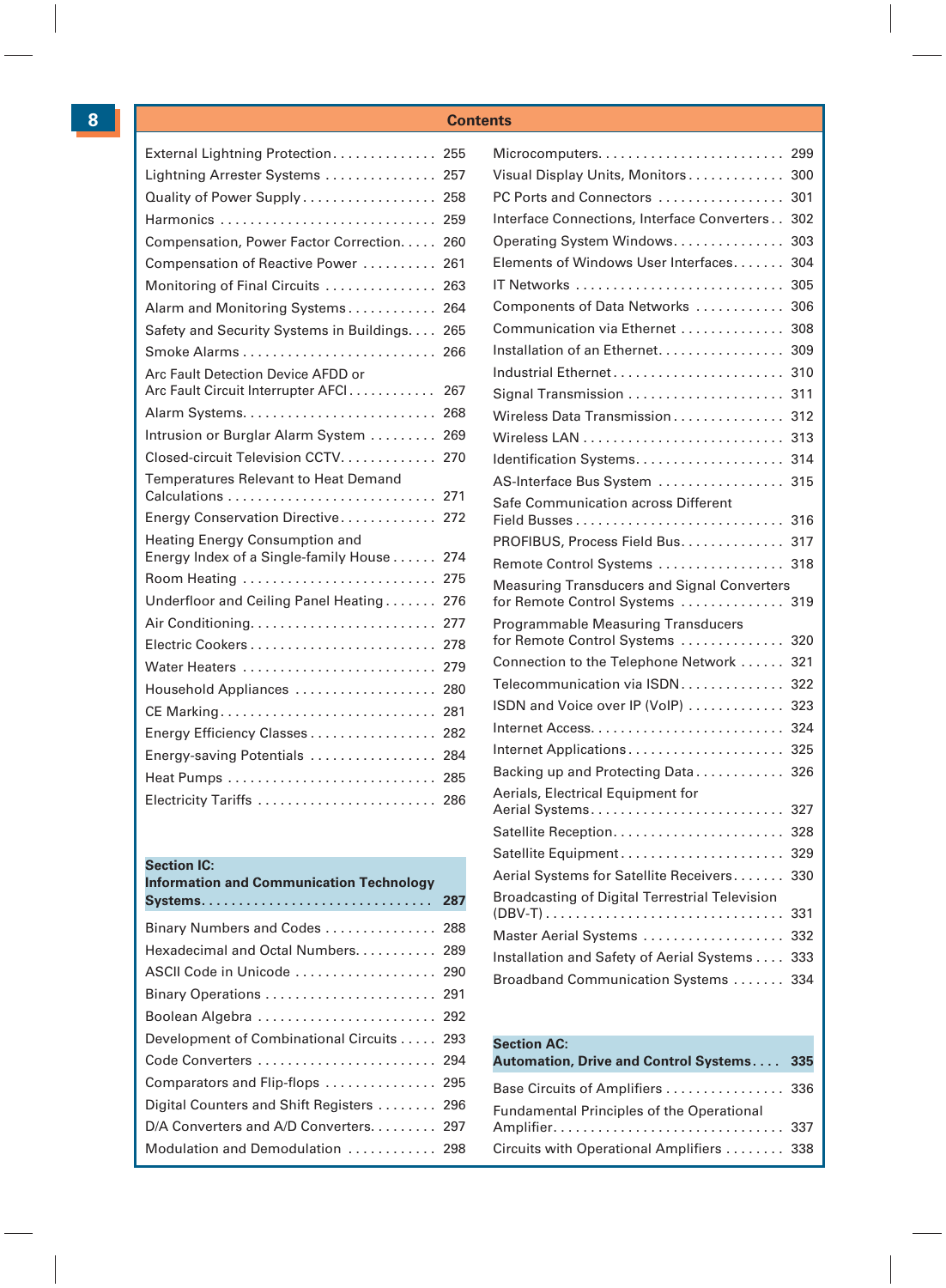| Tasks of Power Converters                                                                                          | 340        |
|--------------------------------------------------------------------------------------------------------------------|------------|
| <b>Identification Codes for Converter</b><br>$Connections \ldots \ldots \ldots \ldots \ldots \ldots \ldots \ldots$ | 341        |
| Circuits for Rectifiers and Power Converters,                                                                      | 342        |
| <b>Bidirectional Connection.</b>                                                                                   |            |
| Control Characteristics                                                                                            | 343        |
| Operating Quadrants for Drives,                                                                                    |            |
|                                                                                                                    | 344        |
| Semi-controlled Power Converters<br>Fully Controlled Power Converters                                              | 345<br>346 |
|                                                                                                                    | 347        |
|                                                                                                                    | 348        |
| D.C. Choppers, Voltage Source Inverters (VSI).                                                                     |            |
| Voltage Source Inverters VSI                                                                                       | 349        |
| Triggering Circuits for Semiconductors                                                                             | 350        |
| Smoothing and Voltage Stabilisation                                                                                | 351        |
| <b>Fundamentals of Switch-mode</b><br>Power Supplies                                                               | 352        |
| Switch-mode Power Supplies                                                                                         | 353        |
|                                                                                                                    |            |
| Switching Transistors and Multivibrators                                                                           | 354        |
| Solid-state Relays SSR and Safety Relays                                                                           | 355        |
| Control Engineering                                                                                                | 356        |
| Small Controller EASY                                                                                              | 357        |
| Small Controller LOGO!                                                                                             | 358        |
| Structograms and Program Flowcharts                                                                                | 359        |
| Programmable Logic Controller PLC,<br>Stored-program Control SPC                                                   | 360        |
| Signal Coupling for PLCs and                                                                                       | 361        |
| Control Statements for PLCs                                                                                        | 362        |
|                                                                                                                    |            |
| Program Examples for PLCs                                                                                          | 364        |
| Counters and Timers in PLCs                                                                                        | 365        |
| Programming Languages SCL<br>(Structured Control Language) and                                                     |            |
| SFC (Sequential Function Chart)                                                                                    | 366        |
| Program Structure for PLC S7                                                                                       | 367        |
| Word Processing with PLCs                                                                                          | 368        |
| Sequential Control with Sequential Function                                                                        |            |
| Charts GRAFCET                                                                                                     | 369        |
| Alphanumeric Identification of Connections                                                                         | 371        |
| Electronic Control of Electrical Consumers                                                                         | 372        |
| Limit Values for Loads Connected to the                                                                            | 373        |
|                                                                                                                    | 374        |
| Safety-Related Parts of Control Systems                                                                            | 375        |
| Architectures of Control Systems                                                                                   | 376        |
| EC Machinery Directive                                                                                             | 377        |
| Electrical Low-voltage Equipment                                                                                   |            |
|                                                                                                                    | 378        |
|                                                                                                                    | 379        |

| Special Types of Contactors                                          | 380 |
|----------------------------------------------------------------------|-----|
| Identification and Actuation of Contactors                           | 381 |
| Utilisation Categories and Test Conditions<br>Applying to Contactors | 382 |
| Contactor Circuits                                                   | 383 |
| Contactor Circuits with Control Devices                              | 385 |
|                                                                      | 386 |
| Electronic Motor Protection                                          | 387 |
| Control via Motor Switches                                           | 388 |
| <b>Optoelectronic Proximity Switches</b><br>(Light Barriers)         | 389 |
| Proximity Switches (Sensors).                                        | 390 |
| Ultrasonic Sensors                                                   | 391 |
| Automatic Control Engineering                                        | 392 |
| Discontinuous Automatic Control Elements                             | 393 |
| <b>Digital Control Elements for Continuous</b>                       | 394 |
| Analog Control Elements for Continuous                               | 395 |
| Automatic Digital Control                                            | 396 |
| Setting of Control Loops                                             | 397 |
| Operating Modes and Temperature Rise                                 |     |
| Limits of Machines                                                   | 399 |
| Efficiency of Electrical Drives                                      | 400 |
| Converter-fed Motors for Three-phase A.C.                            | 401 |
| Surface-cooled Squirrel Cage Motors                                  | 402 |
| Operating Data of Squirrel Cage Motors                               | 403 |
| <b>Types of Construction of Rotating Electrical</b><br>Machines      | 404 |
| <b>Calculation Formulas for Rotating Electrical</b>                  | 405 |
| Conventional D.C. Drives                                             | 406 |
| Nameplates of Rotating Electrical Machines. .                        | 407 |
| Three-phase Motors                                                   | 408 |
| Pole-changing Motors                                                 | 409 |
| Troubleshooting on Three-phase<br>Asynchronous Motors                | 410 |
| Single-phase A.C. Motors                                             | 411 |
|                                                                      | 412 |
| Servomotors                                                          | 413 |
| Activation of Servomotors                                            | 414 |
|                                                                      | 415 |
|                                                                      | 416 |
| Data of Microdrives, Gears of Micromotors                            | 417 |
|                                                                      | 418 |
| Piezo Actuators and Piezo Drives                                     | 419 |
| Testing on Electrical Machines                                       | 420 |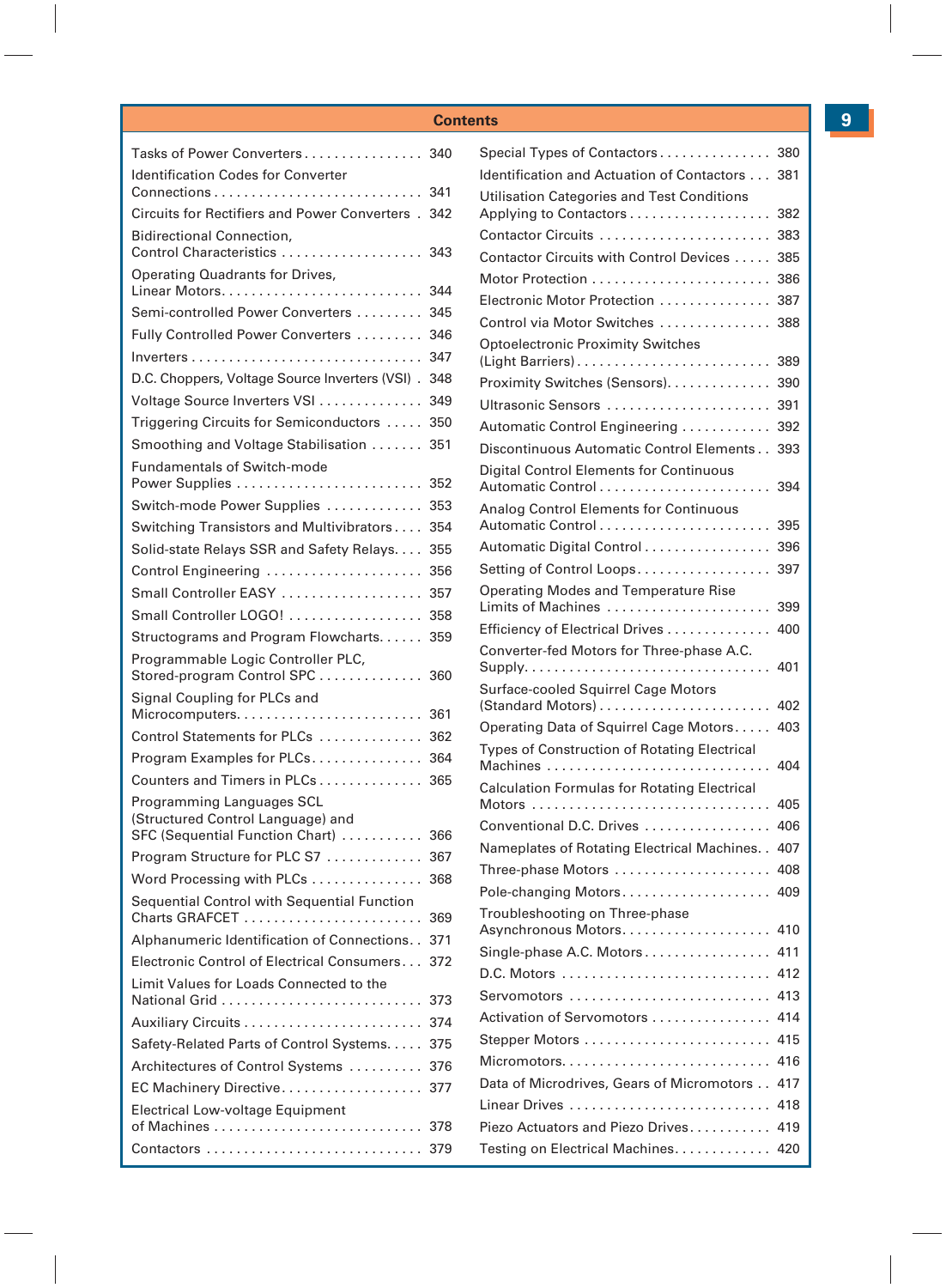| Drive Systems  421                        |  |
|-------------------------------------------|--|
| Selection of the Suitable Drive Motor 422 |  |
| Starting of Squirrel Cage Motors 423      |  |
| Design of Automation Systems  424         |  |

#### **Section MC:**

| Materials, Connecting, Joining and Bonding                                   | 425 |
|------------------------------------------------------------------------------|-----|
| Periodic Table, Chemical Bond.                                               | 426 |
| Specific Material Values                                                     | 427 |
| Steel Standardisation                                                        | 428 |
| <b>Conducting Materials in Electrical Engineering</b><br>(Nonferrous Metals) | 429 |
| Magnetisation Characteristics (B-H Curves)                                   | 430 |
| Magnetic Materials                                                           | 431 |
| Solders, Thermal Bimetals, Carbon Brushes.                                   | 432 |
| Contact Materials, Overhead Power Lines                                      | 433 |
|                                                                              | 434 |
| Synthetic Materials Used as Insulators                                       | 436 |
| Other Insulators                                                             | 437 |
|                                                                              | 438 |
| Cables and Wires                                                             | 439 |
| Insulated Power Cables and Cords                                             | 440 |
| Power Cables and Cords                                                       | 441 |
| Other Cables for Permanent Installation                                      | 442 |
| Cables for the Connection of Mobile                                          | 443 |
| Cables and Wires for Alarm and Signalling                                    | 444 |
| Cables and Wires in Data Networks.                                           | 445 |
| Wires for ELV Lighting                                                       | 446 |
| Multimedia Cabling in Private Homes                                          | 447 |
| Codes for Colour Marking of Power Cables                                     | 448 |
| Cables for Power Distribution.                                               | 449 |
| Connectors in Power Engineering                                              | 450 |
| Connectors                                                                   | 451 |
| RJ45 and RJ11 Connectors                                                     | 452 |
| Solderless Connection Technology                                             | 453 |
| Cable Conduits                                                               | 454 |
|                                                                              | 455 |
| Nomenclature and Samples of Screws,                                          | 456 |
| Metric ISO Threads                                                           | 457 |
| ISO System of Limits and Fits                                                | 458 |
|                                                                              |     |

| <b>Section CE:</b>                                                  |     |
|---------------------------------------------------------------------|-----|
| The Company and its Environment,<br>Environmental Technology, Annex | 459 |
|                                                                     | 460 |
| Organisational Structures of Companies                              | 461 |
| Organisation of Work                                                | 462 |
| Job Planning, Network Planning                                      | 463 |
|                                                                     | 464 |
| Conflict Management                                                 |     |
| Analysing and Designing Processes                                   | 465 |
| Preparing a Presentation.                                           | 466 |
| Presentation of a Project                                           | 467 |
| Diagrams and Charts for Presentations                               | 468 |
| Realising Projects                                                  | 469 |
| Systematic Marketing                                                | 470 |
| Communication with Customers                                        | 471 |
|                                                                     | 472 |
| Constituents of a Collective Labour                                 | 473 |
| Legal Transactions of the Company                                   | 474 |
| Costs and Key Figures.                                              | 475 |
|                                                                     | 476 |
| Preparing a Quotation                                               | 477 |
| Design-of-work and Scope-of-work                                    |     |
| Specifications                                                      | 478 |
| Computer-aided Planning of Electrical                               | 479 |
| Certification and Auditing                                          | 480 |
| Hazardous Substances                                                | 481 |
| Hazard Statements (H-Statements) for<br>Hazardous Substances        | 482 |
| <b>Precautionary Statements (P-Statements)</b>                      |     |
| for Hazardous Materials                                             | 483 |
| Handling of Electronic Waste Products                               | 484 |
| Standards & Codes                                                   | 485 |
|                                                                     | 486 |
| Important VDE Regulations                                           | 489 |
|                                                                     | 490 |
| Glossary                                                            | 492 |
| <b>Overcurrent Protection Devices</b><br>for Equipment              | 497 |
| Shortcuts of Technical Terms                                        | 498 |
| Subject Index                                                       | 506 |
| Supporting Companies and Organisations                              | 524 |
|                                                                     | 527 |
|                                                                     |     |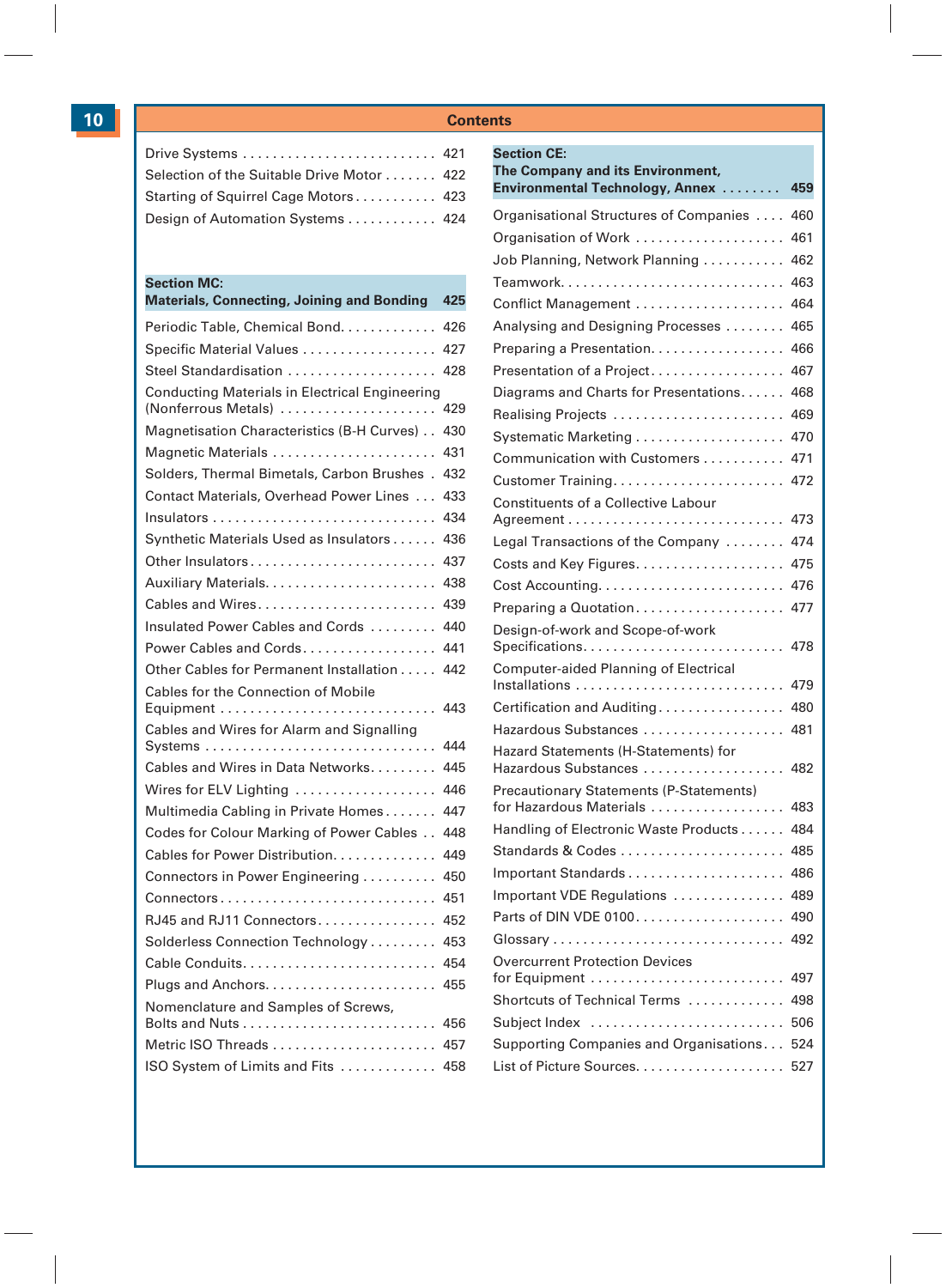#### **Section M: Mathematics, Physics, Theory of Circuits, Components**

#### **Mathematics**



| Symbols in this Book                                    | 12 |
|---------------------------------------------------------|----|
| Subscripts and Signs for Formula Symbols in this Book   | 13 |
| International Formula Symbols                           | 14 |
|                                                         | 15 |
| Mathematical Symbols                                    | 17 |
| Exponents, Unit Prefixes, Logarithms, Calculations      |    |
| According to the Rule of Three                          | 18 |
| Logarithmic Unit Decibel                                | 19 |
| Angles, Trigonometric Functions, Percentage Calculation | 20 |
| Relationships Between Trigonometric Functions           | 21 |

#### **Physics**



| Lengths and Areas                             | 22 |
|-----------------------------------------------|----|
| Body and Mass                                 | 23 |
| Mass, Force, Pressure, Moment of Force        | 24 |
|                                               | 25 |
| Mechanical Work, Mechanical Power, Energy     | 26 |
|                                               | 27 |
|                                               | 29 |
| Charge, Voltage, Electric Current, Resistance | 30 |
|                                               | 31 |
| Electric Field, Capacitor                     | 32 |
| Alternating Quantities, Wavelength            | 33 |
| Magnetic Field, Coil                          | 35 |
| Electric and Magnetic Field Strengths         | 36 |
| Current in the Magnetic Field, Induction      | 37 |
|                                               |    |

#### **Circuit theory**



|                                                             | 38 |
|-------------------------------------------------------------|----|
| Reference Arrows, Kirchhoff's Rules, Voltage Dividers.      | 39 |
| Equivalent Voltage Source, Equivalent Current Source,       |    |
|                                                             | 41 |
| Basic Circuits of Inductances and Capacitances.             | 42 |
|                                                             | 43 |
| <b>Equivalent Series Connection and Equivalent Parallel</b> |    |
|                                                             | 46 |
|                                                             | 47 |
| Three-phase Systems (Alternating Current)                   | 48 |
| Unbalanced Load, Star-delta Conversion, Bridge Circuit      | 49 |

#### **Components**



| Resistors and Capacitors                          | 50 |
|---------------------------------------------------|----|
| Semiconductor Resistors                           | 54 |
|                                                   | 55 |
| Field Effect Transistors, IGBT                    | 56 |
| Bipolar Transistors                               | 57 |
|                                                   | 58 |
|                                                   | 60 |
| Types of Packages for Diodes, Transistors and ICs | 61 |
| Magnetic Field-dependent Components               | 62 |
|                                                   | 63 |
| Protection Circuits for Diodes and Thyristors     | 64 |
| Cooling of Semiconductor Components.              | 66 |

### **M Mathematics, Physics, Theory of Circuits, Compon-ents**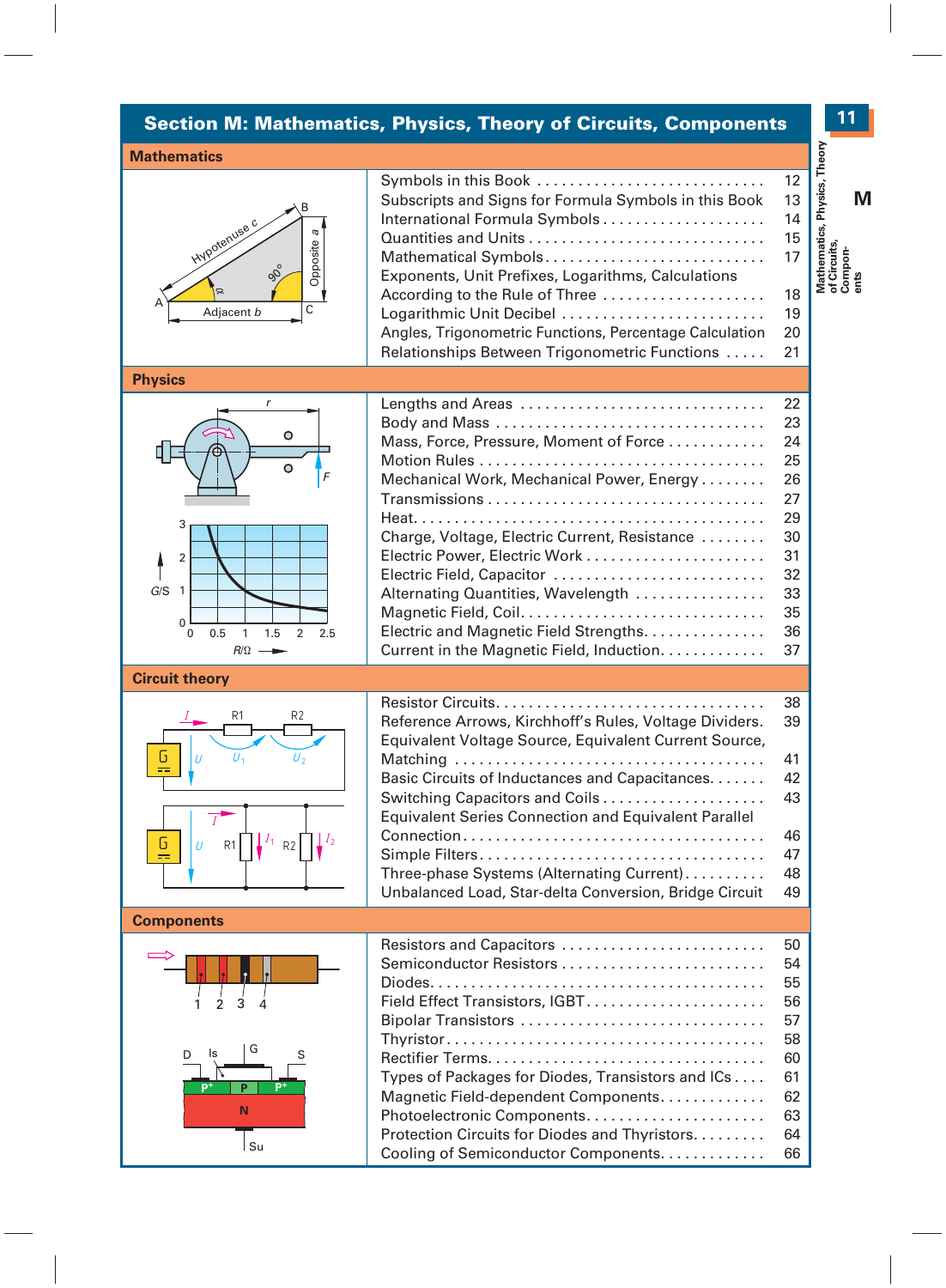#### **#### Symbols in this Book**

| Symbol                           | Meaning                                                             | Symbol                           | Meaning                                                                                                      | Symbol                              | Meaning                                                       |
|----------------------------------|---------------------------------------------------------------------|----------------------------------|--------------------------------------------------------------------------------------------------------------|-------------------------------------|---------------------------------------------------------------|
|                                  | <b>Lower-case letters</b>                                           |                                  | <b>Upper-case letters</b>                                                                                    |                                     | <b>Lower-case Greek letters</b>                               |
| $\overline{a}$<br>$\overline{c}$ | acceleration<br>1. spec. heat capacity<br>2. electrochemical        | $\overline{A}$                   | 1. area, 2. cross section<br>3. attenuation constant<br>4. apparent power<br>5. amplification factor         | $\alpha$<br>(alpha)                 | 1. angle<br>2. temperature coefficient<br>3. triggering angle |
|                                  | equivalent<br>3. propagation<br>velocity of waves<br>4. coefficient | $\overline{B}$                   | 6. phase of three-phase<br>system<br>1. magn. flux density<br>2. current gain                                | β<br>(beta)                         | 1. angle<br>2. short-circuit current<br>amplification factor  |
| $\overline{d}$                   | 1. diameter<br>2. distance                                          |                                  | 3. number base<br>4. phase of three-phase<br>system                                                          | $\gamma$<br>(gamma)                 | 1. angle<br>2. conductivity                                   |
|                                  | 3. dissipation factor<br>4. duty cycle                              | $\mathcal{C}$                    | 1. capacitance<br>2. thermal capacity                                                                        | δ<br>(delta)                        | angle for losses                                              |
| e<br>$\mathbf f$                 | elementary charge<br>1. frequency                                   |                                  | 3. constant<br>4. coupling factor<br>5. phase of three-phase                                                 | $\varepsilon_0$<br>ε                | electric field constant<br>permittivity                       |
| $\overline{g}$                   | 2. filter factor<br>1. gravitational                                | D                                | system<br>1. electric flux density<br>2. damping factor                                                      | (epsilon)<br>ζ                      | work ratio,                                                   |
|                                  | acceleration,<br>position                                           | E                                | 3. deflection coefficient<br>1. electric field strength                                                      | (zeta)<br>$\eta$                    | utilisation ratio<br>efficiency                               |
| $\boldsymbol{h}$<br>$\mathbf{i}$ | height<br>time-controlled current                                   | F                                | 2. illuminance<br>1. force, 2. factor, 3. fault                                                              | $(\text{eta})$<br>$\pmb{\varkappa}$ | conductivity (optional                                        |
| $\mathfrak l$                    | 1. length<br>2. spacing                                             | G                                | 1. conductance<br>2. amplification factor<br>3. gravitational force                                          | (kappa)<br>$\partial$               | symbol)<br>temperature in °C                                  |
| $\overline{m}$                   | 1. mass<br>2. number of strands                                     | H<br>$\overline{I}$              | magnetic field strength<br>1. electric current                                                               | (theta)<br>$\lambda$                | wavelength                                                    |
| $\sqrt{n}$                       | 1. speed, number of<br>revolutions                                  | J                                | 2. light intensity<br>1. current density<br>2. mass moment of inertia                                        | (lambda)<br>μ                       | 1. permeability                                               |
|                                  | 2. integer 1, 2, 3,<br>3. refractive index                          | L                                | 1. level<br>2. inductance                                                                                    | (mu)<br>$\mu_0$                     | 2. friction coefficient<br>magnetic field constant            |
| $\boldsymbol{O}$                 | overdrive factor<br>1. number of pole pairs                         | $\mathcal{M}_{\mathcal{A}}$      | 1. moment of force<br>2. memory capacity                                                                     | $\pi$<br>(p <sub>i</sub> )          | number 3.1415926                                              |
| $\boldsymbol{p}$                 | 2. pressure<br>3. percentage rate                                   | $\overline{N}$<br>$\overline{P}$ | number of turns<br>1. active or effective power<br>2. process value in controller<br>circuits, often also PV | $\varrho$<br>(rho)                  | 1. specific resistance<br>2. density                          |
| q                                | 1. quantity<br>2. shunt current ratio                               | Q                                | 1. electric charge<br>2. heat                                                                                | $\sigma$<br>(sigma)                 | 1. leakage factor<br>2. stress                                |
| $\mathbf{r}$                     | 1. radius<br>2. rate<br>3. differential                             | $\overline{R}$                   | 3. reactive power<br>4. resonant circuit quality<br>1. active resistance                                     | $\tau$<br>(tau)                     | time constant                                                 |
| $\boldsymbol{s}$                 | resistance<br>1. section, strength                                  | S                                | 2. spring rate<br>3. rigidity<br>1. susceptance                                                              | $\varphi$<br>(phi)                  | angle, particularly<br>phase-shift angle                      |
|                                  | 2. normalized slip<br>3. correction                                 |                                  | 2. steepness<br>3. slip (absolute)<br>4. transmission quantity                                               | $\omega$<br>(omega)                 | 1. angular velocity<br>2. angular frequency                   |
| $\dot{t}$                        | 1. time<br>2. transformation ratio                                  |                                  | 5. set value in controller<br>circuits, often also SV                                                        |                                     | <b>Upper-case Greek letters</b>                               |
| $\mathsf{v}$                     | 1. velocity<br>2. time-controlled voltage                           | $\tau$                           | 1. cycle time<br>2. transmission factor<br>3. temperature in K                                               | $\Delta$<br>(Delta)                 | difference                                                    |
| W                                | 1. width<br>2. energy density<br>3. command variable                | $\cup$                           | 4. torque<br>voltage                                                                                         | $\Theta$<br>(Theta)                 | current linkage,<br>(phase-shift angle in NA)                 |
| $\pmb{\chi}$                     | controlled variable                                                 | V<br>W                           | volume<br>1. energy<br>2. work                                                                               | $\Phi$<br>(Phi)                     | 1. magnetic flux<br>2. luminous flux                          |
| y<br>$\boldsymbol{Z}$            | correcting variable<br>integer, e.g. number of                      | X                                | reactance                                                                                                    | $\overline{\Psi}$<br>(Psi)          | electric flux                                                 |
|                                  | teeth of a gear                                                     | Y<br>Z                           | admittance<br>1. impedance<br>2. wave impedance<br>3. oscillation impedance                                  | Ω<br>(Omega)                        | 1. solid angle<br>2. resistance                               |
|                                  |                                                                     |                                  | Special symbols are created by adding one or more subscripts or other signs to the symbol.                   |                                     |                                                               |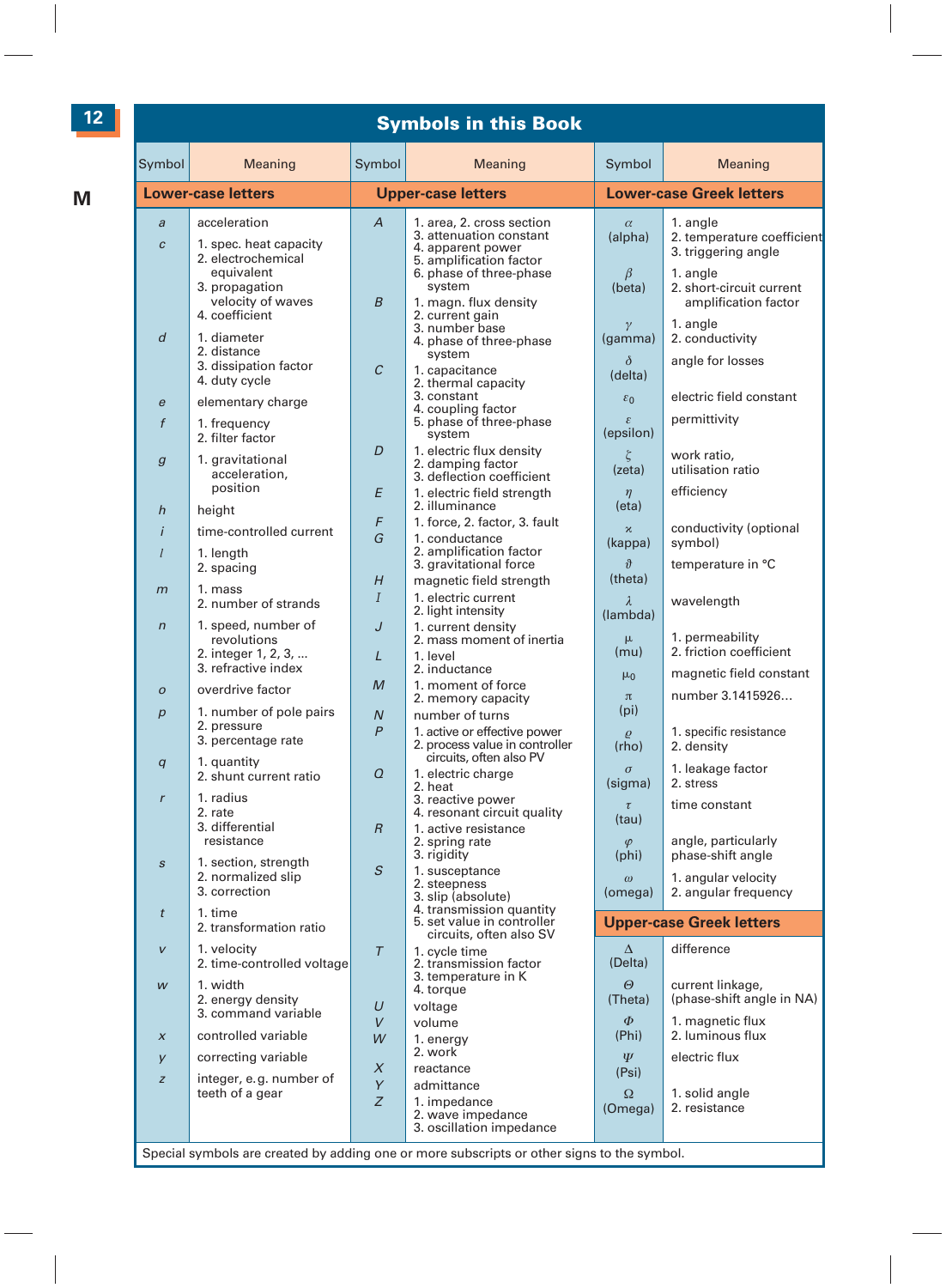#### **###### Subscripts and Signs for Formula Symbols in this Book**

| Subscript,<br>sign             | Meaning                                     | Subscript      | Meaning                                                      | Subscript            | Meaning                                    |
|--------------------------------|---------------------------------------------|----------------|--------------------------------------------------------------|----------------------|--------------------------------------------|
|                                | <b>Numerals, symbols</b>                    | max            | maximum                                                      | F                    | 1. forward, 2. fault                       |
| $\overline{0}$                 | 1. idle                                     | mec            | mechanical                                                   |                      | 3. (negative) feedback                     |
|                                | 2. vacuum                                   | min            | minimum                                                      | G                    | gate                                       |
|                                | 3. reference variable                       | $\overline{n}$ | 1. nominal, 2. normal                                        | H                    | 1. hysteresis                              |
| $\mathbf{1}$                   | 1. input                                    |                | 3. noise                                                     |                      | 2. Hall, 3. height<br>4. heat sink         |
|                                | 2. order, sequence                          | $\circ$        | oscillator                                                   | K                    | cathode                                    |
| $\overline{2}$                 | 1. output                                   | off            | switch off, turn off                                         |                      |                                            |
|                                | 2. order, sequence                          | out            | output                                                       | L                    | 1. inductive 2. load<br>3. left 4. Lorentz |
| 3, 4,                          | order, sequence                             | p              | 1. parallel, 2. pause                                        |                      | 5. loop                                    |
| $\hat{ }$ , e.g. $\hat{u}$     | peak value                                  |                | 3. pulse, 4. potential<br>5. pressure, 6. pre-               | N                    | nominal, rated                             |
| $\check{ }$ , e.g. $\check{u}$ | minimum value                               | per            | permissible                                                  | $\Omega$             |                                            |
| $\downarrow$ , e.g. $\hat{y}$  | 1. peak-to-peak value                       | q              | quality                                                      |                      | 1. operation.<br>2. operational earthing   |
|                                | 2. oscillation width                        | r              | 1. reactive quantity                                         |                      | (network)                                  |
| ', e.g. <i>u'</i>              | 1. related to                               |                | 2. relative, related to                                      | P                    | positive feedback                          |
|                                | 2. note 3. derivation                       |                | 3. rise, 4. resonance                                        | $\overline{R}$       | 1. reverse, reward                         |
| $\triangle$                    | delta connection                            |                | 5. remanence, retentivity                                    |                      | 2. active resistance                       |
| Y                              | star connection                             |                | 6. reception                                                 |                      | 3. right                                   |
|                                |                                             | $\mathsf{s}$   | 1. screen                                                    |                      | 4. regular                                 |
|                                | <b>Lower-case letters</b>                   |                | 2. signal<br>3. specific                                     |                      | 5. red                                     |
|                                |                                             | sh             | short circuit                                                | S                    | 1. source, 2. saddle                       |
| $\mathsf{a}$                   | 1. armature, 2. ambient,<br>3. actual       | st             | step                                                         |                      | 3. smoothing<br>4. switching               |
| ab                             | absorbed                                    | $\mathbf{t}$   | 1. test. 2. transverse                                       |                      | 5. sluice                                  |
|                                |                                             |                | 3. time                                                      |                      | 6. sector                                  |
| adm                            | admissible                                  | th             | thermal, heat                                                |                      | 7. system earthing                         |
| del                            | delivered                                   | tot            | total                                                        |                      | 8. scanning                                |
| amb                            | ambient air                                 | $\mathsf{v}$   | 1. voltage                                                   | T                    | 1. transformer<br>2. transverse            |
| $\mathbf b$                    | 1. hit                                      |                | 2. visual                                                    |                      | 3. track 4. test                           |
|                                | 2. brake                                    | w              | 1. command variable                                          |                      | voltage meter                              |
| $\mathbf c$                    | 1. cut-off, 2. crest,                       |                | 2. wind                                                      | $\vee$               |                                            |
|                                | 3. comparison<br>4. centripetal             |                | 3. wave                                                      | W                    | weight                                     |
| $\mathsf{d}$                   |                                             | $\pmb{\times}$ | 1. unknown variable<br>2. in x-direction                     | X                    | at the x-port                              |
|                                | 1. referring to DC<br>2. duration, 3. digit | y              | 1. correcting variable                                       | Y                    | 1. at the y-port                           |
|                                | 4. damping, 5. direction                    |                | 2. in y-direction                                            |                      | 2. star connection                         |
|                                | 6. desired                                  | z              | zigzag connection                                            | $\overline{z}$       | Zener                                      |
|                                | 7. derivation, derived                      |                |                                                              |                      |                                            |
| $\mathbf{e}$                   | 1. exterior, 2. effective,<br>3. error      |                | <b>Upper-case letters</b>                                    |                      | <b>Lower-case Greek letters</b>            |
| eff                            | effective value                             | $\overline{A}$ | 1. ammeter<br>2. aerial                                      | $\alpha$<br>(alpha)  | in direction of the                        |
| f                              | 1. frequency                                |                | 3. armature, 4. anode                                        |                      | angle $\alpha$                             |
|                                | 2. fall                                     |                | 5. acceleration, 6. area                                     | $\sigma$<br>(sigma)  | leakage                                    |
| $\mathsf{h}$                   | high, upper                                 |                | 7. amplifyer, amplifying                                     |                      |                                            |
| î.                             | 1. inner, internal                          | B              | 1. base                                                      | $\varphi$<br>(phi)   | phase-shift related                        |
|                                | 2. induced, 3. current                      |                | 2. buildina                                                  |                      |                                            |
|                                | 4. ideal, 5. intermediate                   | $\mathsf{C}$   | 1. collector, 2. capacitive<br>3. clock pulse, 4. coercitive |                      | <b>Upper-case Greek letters</b>            |
|                                | 6. impulse                                  |                | 5. cluster, 6. channel                                       |                      |                                            |
| in                             | input                                       |                | 7. maximum (max)                                             | $\Lambda$<br>(Delta) | 1. referring to a<br>difference            |
| j                              | junction                                    |                | contact voltage                                              |                      | 2. configuration of a                      |
| $\mathsf{k}$                   | kinetic                                     |                | 8. carrier                                                   |                      | three-phase system                         |
| $\mathbf{I}$                   | 1. low, lower, 2. loss                      | D              | 1. drain, 2. data,                                           |                      |                                            |
| m                              | 1. magnetic                                 |                | 3. discharge                                                 |                      |                                            |
|                                | 2. mean value                               | E              | 1. emitter<br>2. environment                                 |                      |                                            |
|                                | 3. measuring, measured                      |                | 3. earth                                                     |                      |                                            |
|                                |                                             |                |                                                              |                      |                                            |

Subscripts may be combined, e.g.  $V_{CE}$  for collector-emitter voltage. Subscripts that consist of several letters may be reduced to the first letter.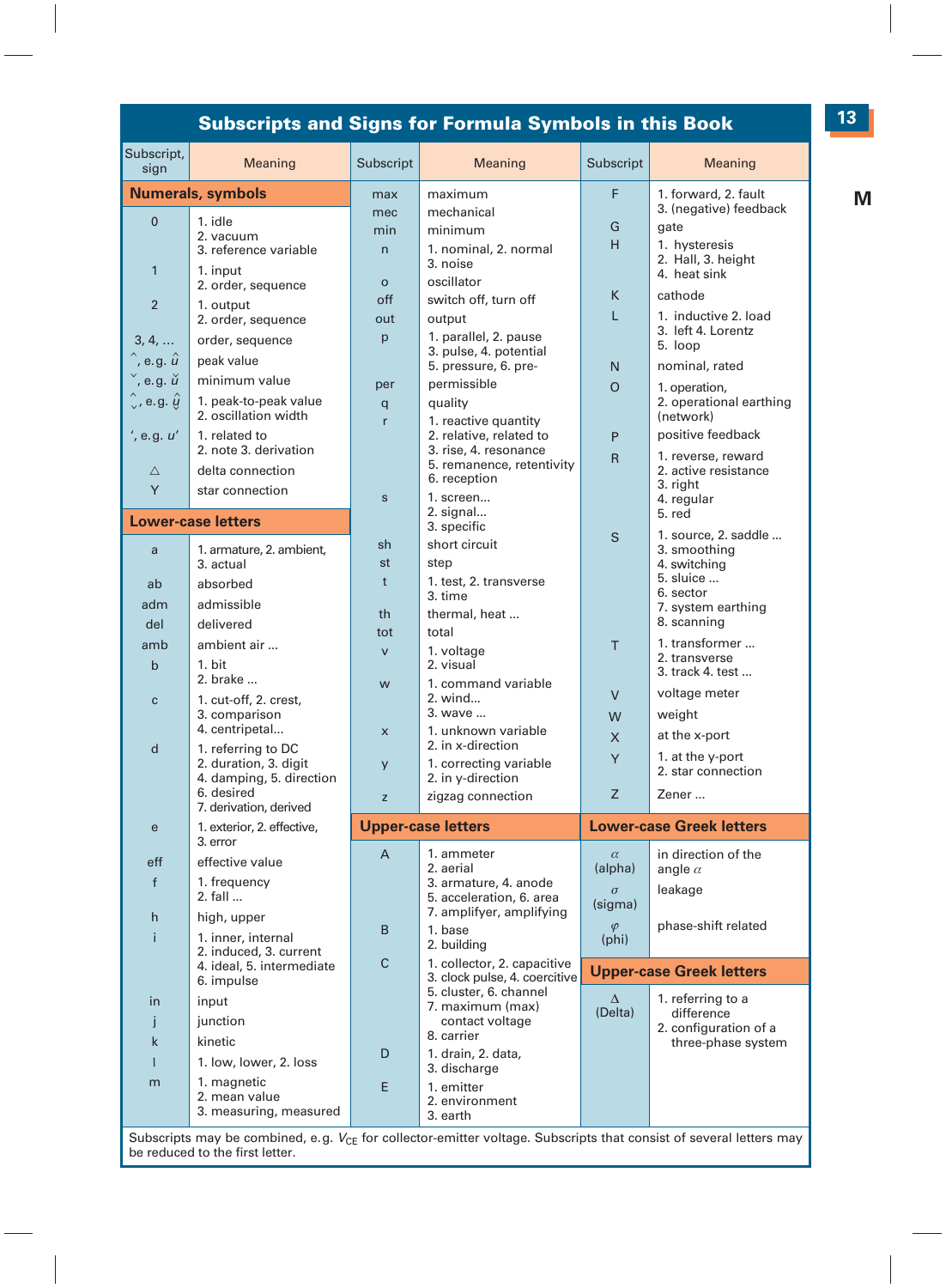|                                         |                             | <b>International Formula Symbols</b>  |                                    | cf. DIN EN 60027-4: 3-08  |
|-----------------------------------------|-----------------------------|---------------------------------------|------------------------------------|---------------------------|
| Quantity                                | Symbol until<br>September   | Symbol after September 2010           |                                    | Unit, unit symbol         |
|                                         | 2010                        | Preferred<br>symbol                   | Reserve<br>symbol                  |                           |
| <b>Current and related quantities</b>   |                             |                                       |                                    |                           |
| <b>Rated current</b>                    | $I_{n}$                     | $I_{\text{rat}}$ or $I_{\text{r}}$    | $I_{\mathsf{N}}$                   |                           |
| <b>Nominal current</b>                  | $I_{\rm N}$                 | $I_n$ or $I_{nom}$                    |                                    |                           |
| Sustained short-circuit current         | $I_{\mathsf{k} \mathsf{d}}$ | $I_{\mathbf{k}}$                      | $I_{SC}$                           |                           |
| Maximum aperiodic short-circuit current | $I_{\rm s}$                 | $\hat{I}_{\mathbf{k}}$                | $\hat{I}_{SC}$                     | Ampere, A                 |
| Initial periodic short-circuit current  | $i_{\rm s}$                 | $I_{\mathsf{kQ}}$                     | $I_{SCO}$                          |                           |
| <b>Transient current</b>                | $\ddot{i}$                  | $I_{\mathsf{k}}{}'$                   | $I_{SC}$                           |                           |
| Subtransient current                    | $i_{\rm s}$                 | $I_{k}$ "                             | $I_{SC}$ "                         |                           |
| <b>Current load</b>                     | I'                          | А                                     | Not applicable                     | Amperes per<br>metre, A/m |
| <b>Voltage and related quantities</b>   |                             |                                       |                                    |                           |
| Rated voltage                           | $U_N$                       | $U_{\text{rat}}$ or $U_{\text{r}}$    | $U_{\rm N}$                        |                           |
| Nominal voltage                         | $U_{\mathsf{n}}$            | Not applicable                        |                                    |                           |
| Induced voltage                         | $U_i$                       | $U_{\rm q}$                           | Not applicable                     | Volt, V                   |
| Open-loop voltage                       | $U_0$                       | $U_0$                                 |                                    |                           |
| <b>Power and related quantities</b>     |                             |                                       |                                    |                           |
| Rated power                             | $P_{N}$                     | $P_{\text{rat}}$ or $P_{\text{r}}$    | $P_{N}$                            | Watt, W                   |
| Rated apparent power                    | $S_{\mathsf{N}}$            | $S_{\text{rat}}$ or $S_{\text{r}}$    |                                    | Volt-ampere, VA           |
| Nominal power                           | $P_{n}$                     | $P_n$ or $P_{nom}$                    |                                    |                           |
| Input power                             | $P_1$ or $P_i$              | $P_{\rm in}$                          |                                    |                           |
| Output power                            | $P_2$ or $P_0$              | $P_{\text{out}}$                      |                                    | Watt, W                   |
| <b>Mechanical power</b>                 | P                           | $P_{\text{mec}}$                      | Not applicable                     |                           |
| <b>Dissipation</b>                      | $P_{\rm v}$                 | $P_{\rm t}$                           |                                    |                           |
| Power factor (P.F.)                     | $cos \varphi$               | $\lambda$ (lambda)                    |                                    |                           |
| Active factor                           |                             | $cos \varphi$                         |                                    | One (no unit)             |
| <b>Moments of force, torques</b>        |                             |                                       |                                    |                           |
| Torque, moment of force                 | M                           | $\tau$                                | M                                  |                           |
| Nominal moment/torque                   | $M_{n}$                     | Not applicable                        | Not applicable                     |                           |
| Rated moment/torque                     | $M_{\rm N}$                 | $T_{\rm rat}$ or $T_{\rm r}$          | $M_{\text{rat}}$ or $M_{\text{r}}$ |                           |
| Breakdown torque                        | $M_{\rm K}$                 | $T_{\rm b}$                           | $M_{\rm b}$                        | Newton meter,<br>Nm       |
| <b>Holding torque</b>                   |                             | $\tau_{\scriptscriptstyle\mathsf{H}}$ | $M_{\rm H}$                        |                           |
|                                         | $M_{\rm H}$                 |                                       |                                    |                           |
| Pull-up torque                          | $M_{\rm S}$                 | $T_{\rm u}$                           | $M_{\rm u}$                        |                           |

nom = nominal, rat = rated, T = torque, active factor = cosine of fundamental (without overtones),<br>power factor (P.F.) = relation of wattage to apparent power (with overtones)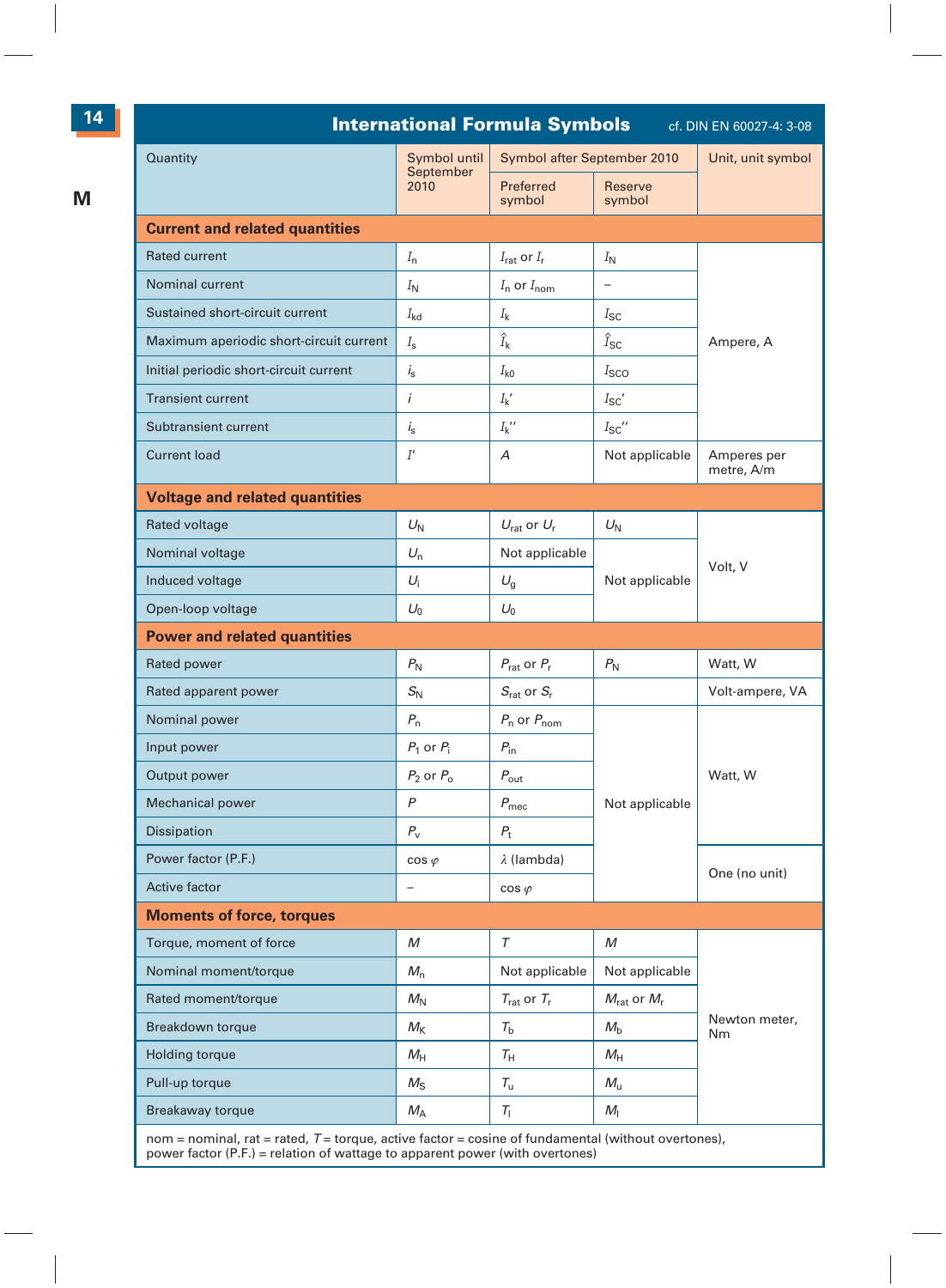|                                                                                                           |                                                                                       |                                                                                                                                               | <b>Quantities and Units 1</b>                                                                                                                                    |                                                                                |                                                                                                                                     |
|-----------------------------------------------------------------------------------------------------------|---------------------------------------------------------------------------------------|-----------------------------------------------------------------------------------------------------------------------------------------------|------------------------------------------------------------------------------------------------------------------------------------------------------------------|--------------------------------------------------------------------------------|-------------------------------------------------------------------------------------------------------------------------------------|
| Quantity                                                                                                  | SI unit<br>(other unit)                                                               | Unit symbol,<br>unit equation                                                                                                                 | Quantity                                                                                                                                                         | SI unit<br>(other unit)                                                        | Unit symbol,<br>unit equation                                                                                                       |
| Length, area, volume, angle                                                                               |                                                                                       |                                                                                                                                               | <b>Electricity</b>                                                                                                                                               |                                                                                |                                                                                                                                     |
| length                                                                                                    | metre<br>(sea mile)<br>(mile)<br>(inch)<br>(foot)                                     | m<br>$1 \text{ sm} = 1,852 \text{ m}$<br>$1 m = 1,609.344 m$<br>$1'' = 25.4$ mm<br>1 ft = $12 \times 1$ " = 0.3048 m                          | electric charge,<br>electric flux<br>electric charge<br>density, electric                                                                                        | coulomb<br>coulombs per<br>square metre                                        | 1 C<br>$= 1 A \cdot 1 s$<br>$= 1 As$<br>C/m <sup>2</sup>                                                                            |
| area<br>volume<br>angle (plane)<br>(see page 20)                                                          | square metre<br>cubic metre<br>(litre)<br>radian<br>(degree)                          | m <sup>2</sup><br>m <sup>3</sup><br>$1 = 1 dm3 =$<br>$= 1/1000$ m <sup>3</sup><br>rad<br>$1^{\circ} = \frac{\pi}{180}$ rad                    | flux density<br>space charge<br>density<br>electr. voltage,<br>electr. potential<br>electr. field strength<br>electr. capacitance                                | coulombs per<br>cubic metre<br>volt<br>volts per metre<br>farad                | C/m <sup>3</sup><br>1 <sub>V</sub><br>$= 1$ J/C<br>$1 \text{ V/m} = 1 \text{ N/C}$<br>$1 F = 1 As/V = 1 C/V$                        |
| solid angle                                                                                               | steradian                                                                             |                                                                                                                                               | current loading                                                                                                                                                  | amperes per                                                                    | A/m                                                                                                                                 |
| Time, frequency, velocity, acceleration<br>time<br>frequency<br>rotational speed-<br>rotational frequency | second<br>(minute)<br>(hour)<br>$\text{(day)}$<br>hertz<br>per second<br>(per minute) | s<br>$1 min = 60 s$<br>$= 60$ min<br>1 <sub>h</sub><br>$= 3,600 s$<br>$= 24 h$<br>1 d<br>$= 1/s$<br>1Hz<br>1/s<br>$= 60/min$                  | permittivity,<br>dielectric constant<br>electric current<br>electric current<br>density<br>electric resistance.<br>active resistance.<br>reactance,<br>impedance | metre<br>farads per<br>metre<br>ampere<br>amperes<br>per m <sup>2</sup><br>ohm | $1 F/m = 1 C/(Vm)$<br>1 A<br>$= 1$ C/s<br>A/m <sup>2</sup><br>$1 \Omega$<br>$= 1$ V/A                                               |
| angular frequency<br>velocity<br>angular                                                                  | per second<br>metres per<br>second (knot)<br>radians                                  | 1/s<br>m/s<br>$1$ kn<br>$= 1$ sm/h<br>$= 0.5144$ m/s<br>1 km/h = $\frac{1}{3.6}$ m/s<br>rad/s                                                 | electric conduct-<br>ance, susceptance,<br>admittance<br>specific electric<br>resistance<br>electric                                                             | siemens<br>ohmmetre<br>siemens per                                             | $=\frac{1}{10}$<br>1 S<br>$1 \Omega m = 100 \Omega cm$<br>1 $\Omega$ mm <sup>2</sup> /m = 1 $\mu\Omega$ m<br>$1$ Sm/mm <sup>2</sup> |
| velocity                                                                                                  | per second                                                                            |                                                                                                                                               | conductivity<br>power                                                                                                                                            | metre<br>watt                                                                  | $= 1$ MS/m<br>1 W<br>$= 1 V \cdot 1 A$                                                                                              |
| acceleration<br><b>Mechanics</b>                                                                          |                                                                                       | m/s <sup>2</sup>                                                                                                                              | reactive power<br>apparent power<br>inductance                                                                                                                   | (var)<br>(VA)<br>henry                                                         | $= 1 V \cdot 1 A$<br>1 var<br>1 VA<br>$= 1 V \cdot 1 A$<br>1 H<br>$= 1$ Vs/A                                                        |
| mass<br>density                                                                                           | kilogram<br>(carat)<br>(tonne)                                                        | kg<br>1 Kt<br>$= 0.2$ g<br>1 <sup>t</sup><br>$= 1,000$ kg<br>kg/m <sup>3</sup> , kg/dm <sup>3</sup>                                           | work, energy                                                                                                                                                     | ioule<br>(watt-hour)<br>(electron volt)                                        | 1J<br>$= 1$ Ws<br>1 Wh<br>$= 3.6$ kNm<br>$= 0.1602$ aJ<br>1 eV                                                                      |
| moment of inertia                                                                                         |                                                                                       | $kg \cdot m^2$                                                                                                                                | <b>Magnetism</b>                                                                                                                                                 |                                                                                |                                                                                                                                     |
| force<br>moment of force.<br>torque<br>impulse<br>pressure                                                | newton<br>newton sec.<br>pascal<br>(bar)                                              | 1 N<br>$= 1$ kg $\cdot$ m/s <sup>2</sup><br><b>Nm</b><br>1 Ns<br>$= 1$ kg $\cdot$ m/s<br>$= 1$ N/m <sup>2</sup><br>1 Pa<br>1 bar<br>= 0.1 MPa | current linkage<br>magnetic field<br>strength<br>magnetic flux<br>magn. flux density tesla                                                                       | ampere<br>amperes per<br>metre<br>weber                                        | A<br>A/m<br>$1 \text{ Wb} = 1 \text{ T} \cdot 1 \text{ m}^2$<br>$= 1$ Vs<br>1 T<br>$= 1$ Wb/m <sup>2</sup>                          |
| surface pressure,<br>rigidity, modulus<br>of elasticity<br>work, energy<br>power                          | $\overline{\phantom{0}}$<br>joule<br>(electron volt)<br>watt                          | $= 10$ N/cm <sup>2</sup><br>N/mm <sup>2</sup><br>$1 J = 1 Nm = 1 Ws$<br>$1 eV = 0.1602 aJ$<br>$1 W = 1 J/s$<br>$= 1$ Nm/s                     | magn. polarisation<br>inductance<br>permeability<br>magn. resistance                                                                                             | henry<br>henrys<br>per metre                                                   | $= 1$ Vs/m <sup>2</sup><br>1 H<br>$= 1 Vs/A$<br>$1 H/m = 1 Vs/(Am)$<br>$= A/Vs$<br>1/H                                              |
|                                                                                                           |                                                                                       |                                                                                                                                               |                                                                                                                                                                  |                                                                                |                                                                                                                                     |

**15**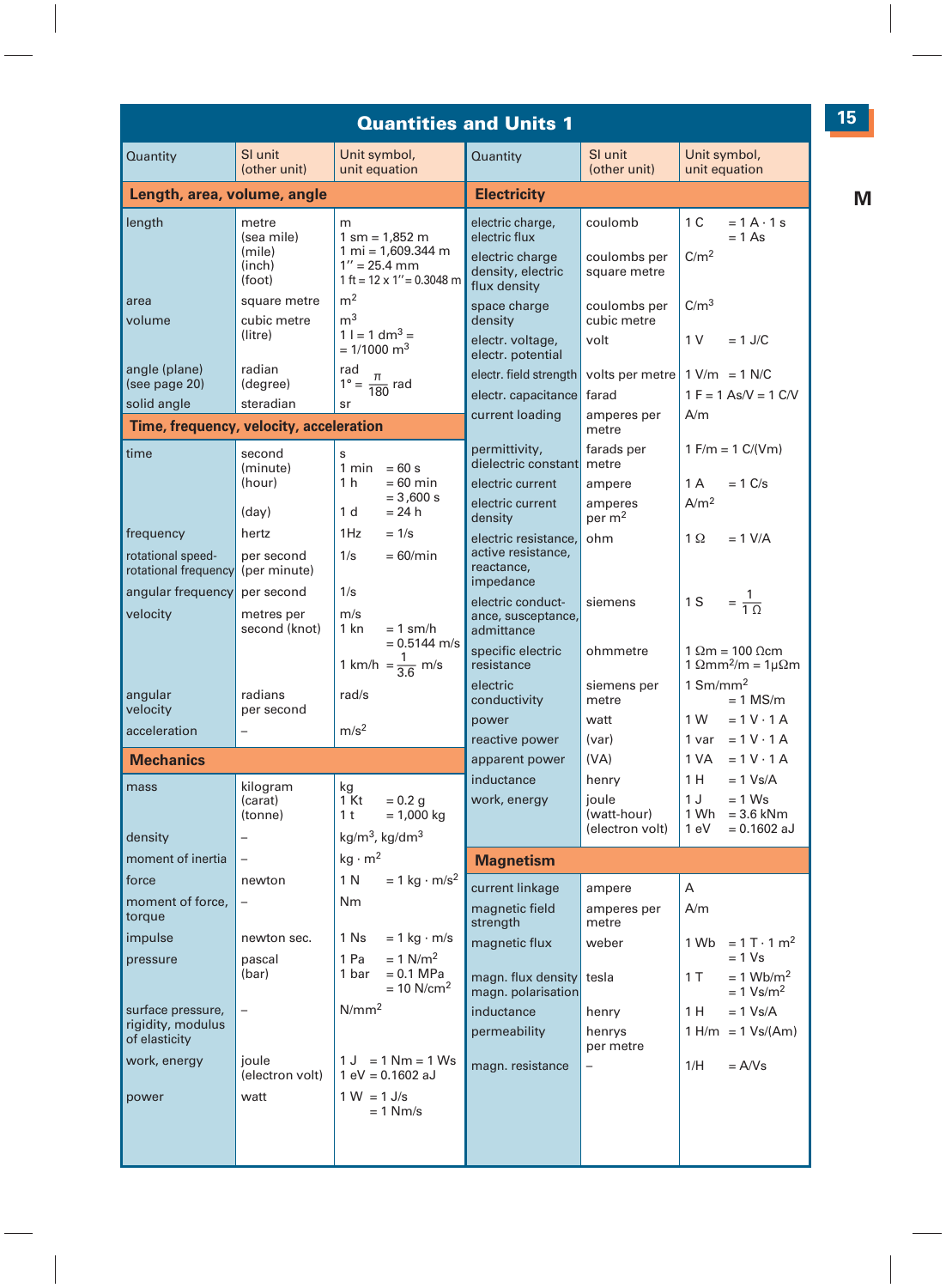|                                                                                                       |                                                                              |                                                                                   | <b>Quantities and Units 2</b>                                                       |                                                               |                                                                                              |
|-------------------------------------------------------------------------------------------------------|------------------------------------------------------------------------------|-----------------------------------------------------------------------------------|-------------------------------------------------------------------------------------|---------------------------------------------------------------|----------------------------------------------------------------------------------------------|
| Quantity                                                                                              | SI unit<br>(other unit)                                                      | Unit symbol,<br>unit equation                                                     | Quantity                                                                            | SI unit<br>(other unit)                                       | Unit symbol,<br>unit equation                                                                |
| <b>Electromagnetic radiation (except light)</b>                                                       |                                                                              |                                                                                   | <b>Nuclear reaction, ionising radiation</b>                                         |                                                               |                                                                                              |
| radiant energy<br>radiant power                                                                       | ioule<br>watt                                                                | $1 J = 1 Nm = 1 Ws$<br>$1 W = 1 J/s$                                              | activity of a<br>radioactive<br>substance                                           | bequerel                                                      | $1 Bq = 1/s$                                                                                 |
| radiant intensity<br>radiant intensity<br>irradiance                                                  | watt/sterad.<br>$\overline{a}$<br>$\overline{a}$                             | W/sr<br>$W/(sr \cdot m^2)$<br>W/m <sup>2</sup>                                    | absorbed dose<br>absorbed dose<br>rate<br>dose equivalent                           | gray<br>grays per<br>second<br>sievert                        | 1 Gy = $1$ J/kg<br>Gy/s<br>$1 Sv = 1 J/kg$                                                   |
| Light, optics                                                                                         |                                                                              |                                                                                   | dose equivalent                                                                     | sieverts per                                                  | $1$ Sv/s                                                                                     |
| light intensity<br>luminance<br>luminous flux<br>luminous efficacy<br>illuminance<br>optical power of | candela<br>candelas per m <sup>2</sup><br>lumen<br>lumens per<br>watt<br>lux | cd<br>cd/m <sup>2</sup><br>Im<br>Im/W<br>$1 \text{ kg} = 1 \text{ lm/m}^2$<br>1/m | rate<br>ion dose<br>ion dose rate                                                   | second<br>coulombs per<br>kilogram<br>amperes per<br>kilogram | $= 1$ J/(kg $\cdot$ s)<br>C/kg<br>1 A/kg<br>$= 1$ C/(kg $\cdot$ s)                           |
| lenses                                                                                                | (dioptre)                                                                    | $1$ dpt = $1/m$                                                                   | <b>Acoustics</b>                                                                    |                                                               |                                                                                              |
| Heat                                                                                                  |                                                                              |                                                                                   | sound pressure                                                                      | pascal                                                        | 1 Pa = $1$ N/m <sup>2</sup>                                                                  |
| centigrade<br>temperature                                                                             | degree<br>centigrade                                                         | °C                                                                                | sound particle<br>velocity                                                          | metres per<br>second                                          | m/s                                                                                          |
| thermodynamic<br>temperature<br>temperature                                                           | kelvin<br>kelvin                                                             | Κ<br>(0 K <u>273.15</u> °C)<br>К                                                  | sound velocity<br>(propagation<br>velocity)                                         | metres per<br>second                                          | m/s                                                                                          |
| difference<br>heat, inner energy                                                                      | joule                                                                        | $1 J = 1 Ws$                                                                      | volume velocity                                                                     | $\overline{a}$                                                | 1 $m^3/s$<br>$= 1 \text{ m}^2 \cdot 1 \text{ m/s}$                                           |
| heat flow<br>thermal resistance<br>(of components)                                                    | watt<br>kelvins per<br>watt                                                  | $1 W = 1 J/s$<br>K/W                                                              | sound intensity<br>specific<br>sound impedance                                      |                                                               | W/m <sup>2</sup><br>Pa·s/m                                                                   |
| thermal<br>conductivity                                                                               | $\overline{\phantom{0}}$                                                     | $W/(K \cdot m)$                                                                   | acoustic<br>impedance                                                               |                                                               | Pa·s/m <sup>3</sup>                                                                          |
| heat transfer<br>coefficient                                                                          | $\overline{a}$                                                               | $W/(K \cdot m^2)$                                                                 | mechanical<br>impedance                                                             | $\overline{a}$                                                | $N \cdot s/m$                                                                                |
| thermal capacity,<br>entropy<br>specific thermal<br>capacity                                          | joules per<br>kelvin<br>$\overline{a}$                                       | J/K<br>$J/(kg \cdot K)$                                                           | equivalent<br>absorption area                                                       | square metre                                                  | m <sup>2</sup>                                                                               |
| <b>Chemistry, molecular physics</b>                                                                   |                                                                              |                                                                                   | <b>Other disciplines</b>                                                            |                                                               |                                                                                              |
| quantity of<br>substance<br>concentration of<br>quantity of sub-                                      | mol(e)<br>$\overline{a}$                                                     | mol<br>mol/m <sup>3</sup>                                                         | distance in<br>astronomy<br>velocity of light                                       | <i>(astronomical</i><br>unit) parsec<br>km/s                  | $1 AU = 149.6 Gm$<br>$1 pc = 30.857 Pm$<br>$c = 3 \times 10^8$ m/s<br>$\approx$ 300,000 km/s |
| stance<br>molar volume<br>molality<br>molar mass<br>molar thermal                                     |                                                                              | $m^3$ /mol<br>mol/kg<br>kg/mol<br>$J/(mol \cdot K)$                               | light year I.y.<br>mass in nuclear<br>physics<br>mass per unit<br>length of textile | km<br>(nuclear<br>mass unit)<br>tex                           | 1 l.y. = $9.461 \cdot 10^{12}$ km<br>$1 u = 1.66 \cdot 10^{-27}$ kg<br>1 tex = $1$ g/kg      |
| capacity<br>diffusion<br>coefficient                                                                  | -                                                                            | $m^2/s$                                                                           | fibres and threads<br>area of<br>plots of land                                      | are<br>hectare                                                | $= 100 \text{ m}^2$<br>1 a<br>$= 100 a$<br>1 ha                                              |

**16**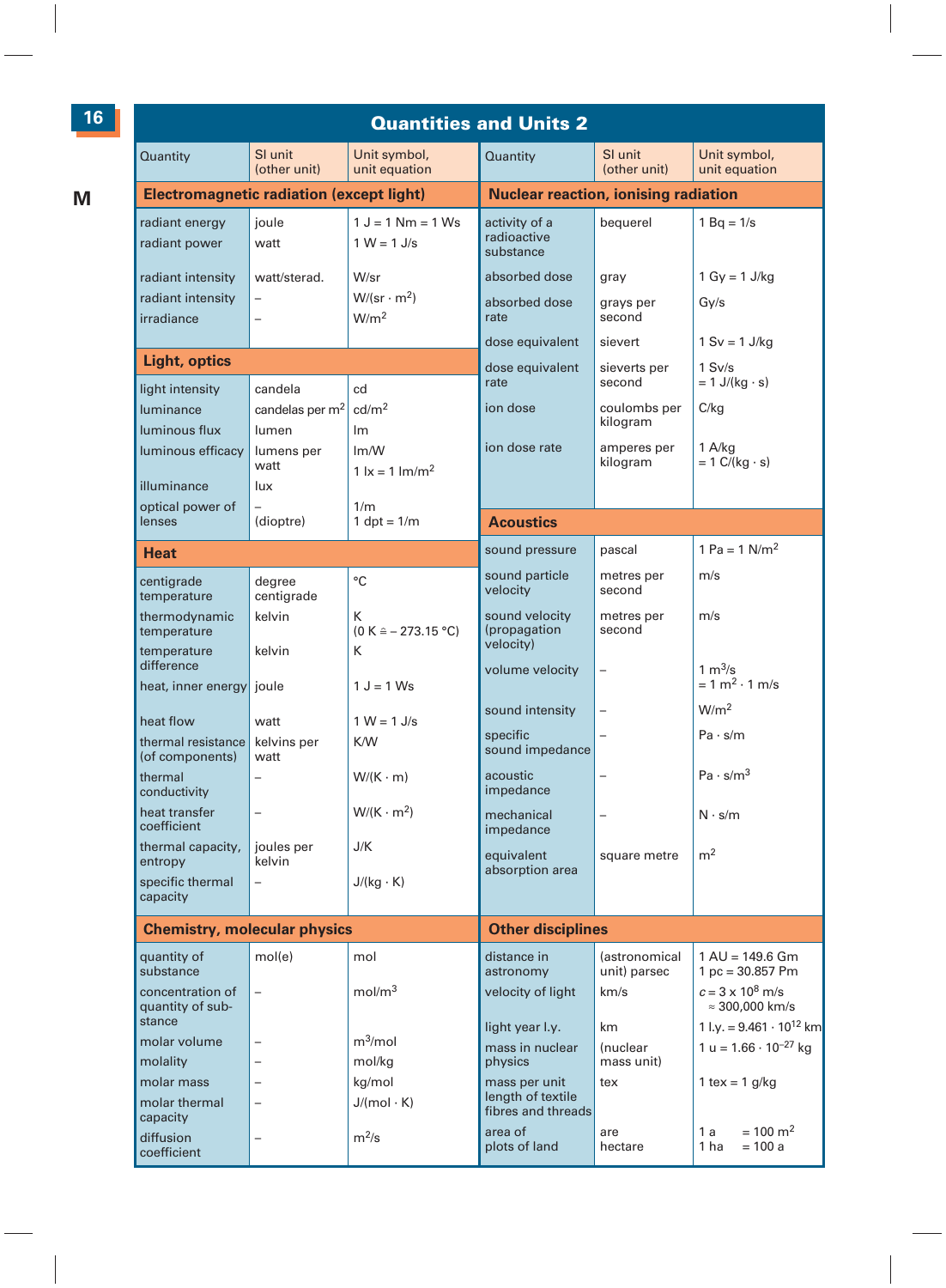|                                                                                         |                                                                                                      | <b>Mathematical Symbols</b>                                                                                                                                                                           |                                                |                                                                                                       |                                                                                                                                                                                                  |
|-----------------------------------------------------------------------------------------|------------------------------------------------------------------------------------------------------|-------------------------------------------------------------------------------------------------------------------------------------------------------------------------------------------------------|------------------------------------------------|-------------------------------------------------------------------------------------------------------|--------------------------------------------------------------------------------------------------------------------------------------------------------------------------------------------------|
| Symbol                                                                                  | Meaning                                                                                              | Example                                                                                                                                                                                               | Symbol                                         | Meaning                                                                                               | Example                                                                                                                                                                                          |
| $\ldots$ n<br>$\cdots$                                                                  | <b>General symbols</b><br>and so on until n<br>and so on until<br>infinity<br><b>Boolean algebra</b> | $k = 1, 2, 3, , n$<br>$n = 1, 2, 3, $<br>$\sqrt{2}$ = 1.41421                                                                                                                                         | $\infty$<br>$\rightarrow$<br>f(x)<br>iori<br>Ζ | infinite<br>versus, approaches,<br>exceeds<br>function of $x$<br>imaginary unit<br>complex quantity Z | $n = 1, 2, 3, , \infty$<br>$x \rightarrow a$ , x approaches<br>the value a<br>$f(I) = I^2 \cdot R$<br>$i^2 = i^2 = -1$<br>$Z = R + jX$                                                           |
|                                                                                         |                                                                                                      |                                                                                                                                                                                                       |                                                | <b>Geometry, vectors</b>                                                                              |                                                                                                                                                                                                  |
| $\neg a, \overline{a}$<br>Λ<br>$\vee$<br>$\overline{\wedge}$<br>$\overline{\mathsf{v}}$ | NOTa<br><b>AND</b><br><b>OR</b><br>NOT AND (NAND)<br>NOT OR (NOR)                                    | $\overline{a \wedge b}$ = $\neg$ $(a \wedge b)$<br>$a \wedge b$ or $\wedge (a, b)$<br>$a \vee b$ or $\vee (a, b)$<br>$a \bar{w} b = \overline{a \bar{w}}$<br>$a \overline{v} b = \overline{a \vee b}$ | $\parallel$<br>11<br>1↓<br>T.                  | parallel<br>parallel in the same dir.<br>parallel in opposite dir.<br>orthogonal,<br>perpendicular    | $g_1 \parallel g_2$ , R1    R2<br>$q \uparrow \uparrow h$<br>$g_1 \uparrow \qquad g_2$<br>$g \perp h$                                                                                            |
| <b>Set theory</b>                                                                       |                                                                                                      |                                                                                                                                                                                                       | Δ                                              | triangle                                                                                              | $\triangle$ ABC                                                                                                                                                                                  |
| $\in$<br>$\subset$                                                                      | element of<br>subset                                                                                 | $a \in M$ : a is element<br>of M<br>$M_1 \subset M_2$ : $M_1$ is subset<br>of $M_2$                                                                                                                   | $\cong$<br>$\sim$<br>文                         | congruent<br>similar<br>angle                                                                         | $\triangle$ ABC $\cong \triangle$ DEF<br>$\triangle$ P <sub>1</sub> P <sub>2</sub> P <sub>3</sub> ~ $\triangle$ ABC<br>$\angle$ ABC = $\angle$ (BA, BC),<br>$\langle (\vec{a}, \vec{b}) \rangle$ |
| U                                                                                       | union of sets                                                                                        | ${1, 2} \cup {3, 4} =$<br>$= \{1, 2, 3, 4\}$                                                                                                                                                          | AB                                             | line segment AB                                                                                       | $\overline{P_1P_2}$                                                                                                                                                                              |
| $\Rightarrow$                                                                           | from this follows that                                                                               | $a \cdot b = c \Rightarrow a = c/b$                                                                                                                                                                   | $\widehat{AB}$<br>Ā, B                         | arc AB<br>vector A, vector B                                                                          | $\widehat{AB} = \nless \gamma$<br>$\vec{C} = \vec{A} + \vec{B}$                                                                                                                                  |
| <b>Arithmetic</b>                                                                       |                                                                                                      |                                                                                                                                                                                                       | $ \vec{A} $                                    | absolute value of                                                                                     | $ \vec{F} $ = 50 N                                                                                                                                                                               |
|                                                                                         | equal to                                                                                             | $P = U \cdot I$                                                                                                                                                                                       |                                                | vector A                                                                                              |                                                                                                                                                                                                  |
| $\pm$                                                                                   | not equal, unequal                                                                                   | 4 ÷ 5                                                                                                                                                                                                 |                                                | <b>Differentiation, integration</b>                                                                   |                                                                                                                                                                                                  |
|                                                                                         | proportional                                                                                         | $u \sim r$                                                                                                                                                                                            | Δ                                              | difference                                                                                            | $\Delta U = U_2 - U_1$                                                                                                                                                                           |
| $\approx$<br>≙                                                                          | approximately<br>corresponds to                                                                      | $\pi \approx 3.14$<br>1 cm ≙ 20 N                                                                                                                                                                     | y'                                             | y prime                                                                                               | $y'$ is the first<br>derivation of $y$ ,                                                                                                                                                         |
| $\overline{a}$                                                                          | less than                                                                                            | 2 < 3                                                                                                                                                                                                 | dy<br>dx                                       | $dy$ by $dx$ or<br>$dy$ over $dx$                                                                     | first derivative<br>quotient $y' = dy/dx$                                                                                                                                                        |
| $\geq$                                                                                  | greater than                                                                                         | 5 > 2                                                                                                                                                                                                 | $\sqrt{2}$                                     | integral                                                                                              | $\int f(x) dx, \int f(x) dx$                                                                                                                                                                     |
| ≤                                                                                       | less than or equal to                                                                                | $a \leq 10$                                                                                                                                                                                           |                                                |                                                                                                       |                                                                                                                                                                                                  |
| ≥                                                                                       | greater than or equal to $n \ge 7$                                                                   |                                                                                                                                                                                                       |                                                | <b>Exponents, logarithms</b>                                                                          |                                                                                                                                                                                                  |
| <<                                                                                      | considerably less than                                                                               | $R \ll 100 \text{ k}\Omega$                                                                                                                                                                           | $a^x$                                          | a to the power of x                                                                                   | $5^3$ , 10 <sup><math>x</math></sup>                                                                                                                                                             |
| $\gg$                                                                                   | considerably greater than                                                                            | $R_{\rm x} \gg R_{\rm n}$                                                                                                                                                                             | exp                                            | exponential function                                                                                  | $exp x = e^x$ , with $e = 2.718$                                                                                                                                                                 |
| $\cdot$ , $\times$<br>—, /, :                                                           | times, multiplied<br>divided by                                                                      | $a \cdot b = ab$ , 12 x 3 = 36<br>$\frac{7}{2}$ = 7/2 = 7 : 2                                                                                                                                         | log<br>log <sub>a</sub><br>lg                  | general logarithm<br>logarithm to the basis a<br>common logarithm                                     | $log_3 9 = 2$<br>$lg 2 = 0.30103$                                                                                                                                                                |
| %                                                                                       | per cent                                                                                             | $1\% = 10^{-2}$ , 50 % = 0.5                                                                                                                                                                          | $\mathsf{lb}$                                  | dyadic logarithm                                                                                      | $lb 8 = 3$                                                                                                                                                                                       |
| %                                                                                       | per thousand, per mil                                                                                | $1\% = 10^{-3}$ , $8\% = 0.8\%$                                                                                                                                                                       | $\ln$                                          | natural logarithm                                                                                     | $\ln 10 = 2.3025$                                                                                                                                                                                |
| ( ) , [ ] ,<br>$\{\}$                                                                   | round, squared,<br>curly, pointed<br>brackets                                                        | $[a (b - c) + d]^2$                                                                                                                                                                                   | sin                                            | <b>Trigonometry</b><br>sine                                                                           | $\sin \alpha$                                                                                                                                                                                    |
| z                                                                                       | amount of z                                                                                          | $ 4  = 4,  -7  = 7$                                                                                                                                                                                   | cos                                            | cosine                                                                                                | $\sin^2 \alpha + \cos^2 \alpha =$                                                                                                                                                                |
| n!                                                                                      | n factorial                                                                                          | $n! = 1 \cdot 2 \cdot 3 \cdot  \cdot n$ , $3! = 6$                                                                                                                                                    |                                                |                                                                                                       | $=(\sin \alpha)^2 + (\cos \alpha)^2 = 1$                                                                                                                                                         |
| Σ                                                                                       | sum                                                                                                  | $\Sigma I = I_1 + I_2 + I_3 + $                                                                                                                                                                       | tan<br>cot                                     | tangent<br>cotangent                                                                                  | $\tan \alpha = \sin \alpha / \cos \alpha$<br>$\cot \alpha = 1/\tan \alpha$                                                                                                                       |
| Π                                                                                       | product                                                                                              | $\Pi k = k_1 \cdot k_2 \cdot k_3 \cdot $                                                                                                                                                              | arcsin                                         | arc sine                                                                                              | $\sin \alpha = x \Rightarrow \arcsin x = \alpha$                                                                                                                                                 |
|                                                                                         | square root of                                                                                       | $\sqrt{16} = 4$                                                                                                                                                                                       | arccos                                         | arc cosine                                                                                            | $\cos \alpha = x \Rightarrow \arccos x = \alpha$                                                                                                                                                 |
|                                                                                         | $n_{\text{th}}$ root of                                                                              | $\sqrt[3]{8}$ = 2                                                                                                                                                                                     | arctan                                         | arc tangent                                                                                           | $\tan \alpha = x \Rightarrow \arctan x = \alpha$                                                                                                                                                 |
| π                                                                                       | рi                                                                                                   | $\pi = 3.14159$                                                                                                                                                                                       | arccot                                         | arc cotangent                                                                                         | $\cot \alpha = x \Rightarrow \operatorname{arccot} x = \alpha$                                                                                                                                   |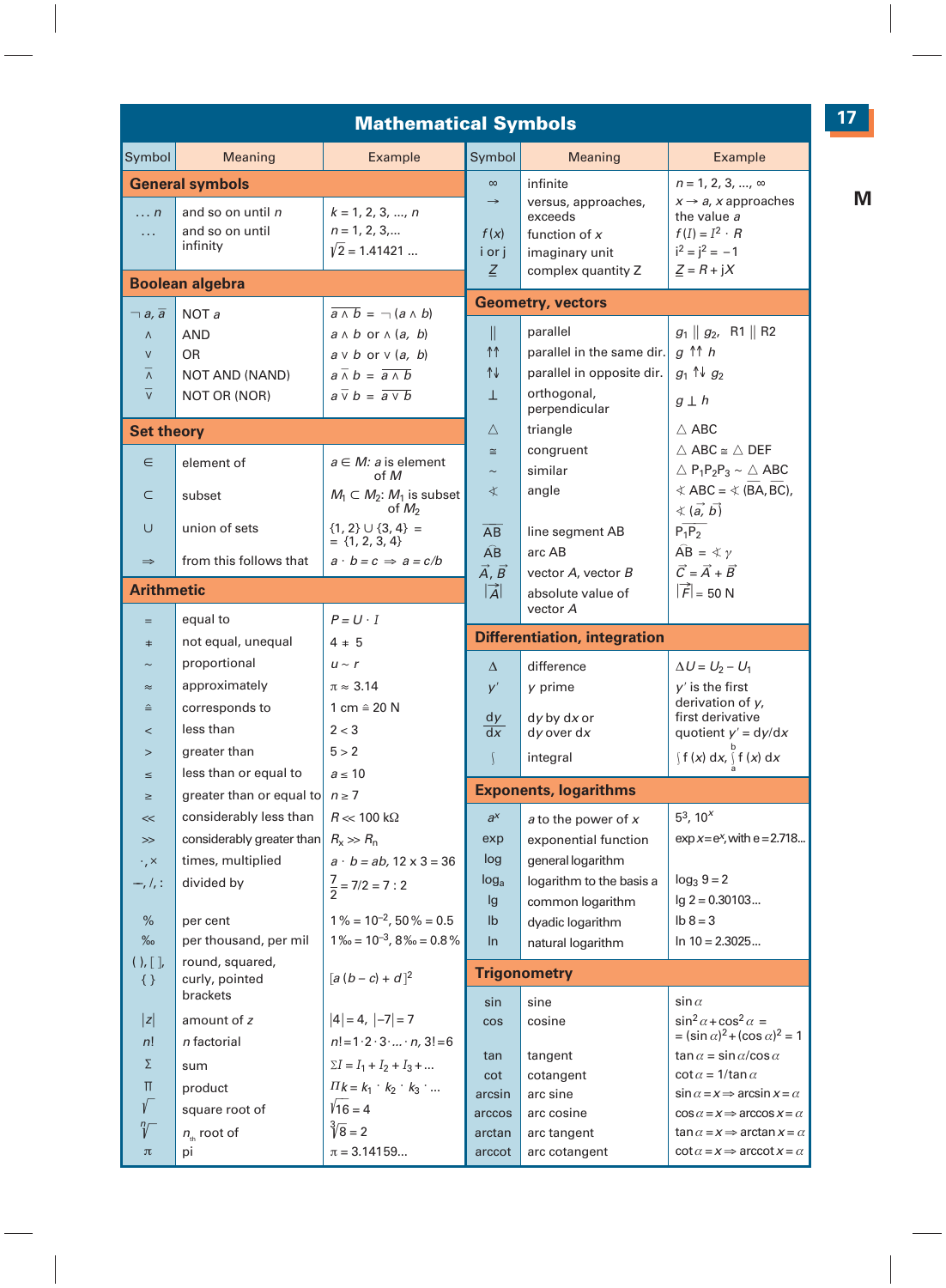#### **#### Exponents, Unit Prefi xes, Logarithms, Calculations According to the Rule of Three**

#### **Exponents**

Values less than 1 can be expressed by multiples of decimal powers with negative exponents. Values greater than 1 can be expressed by multiples of decimal powers with positive exponents.

| Value          | 0.001     | 0.01      | 0.1       |          | 10              | 100             | .000            | 10,000          | 100,000         | 1,000,000       |
|----------------|-----------|-----------|-----------|----------|-----------------|-----------------|-----------------|-----------------|-----------------|-----------------|
| Decimal powers | $10^{-3}$ | $10^{-2}$ | $10^{-7}$ | $10^{0}$ | 10 <sup>1</sup> | 10 <sup>2</sup> | 10 <sup>3</sup> | 10 <sup>4</sup> | 10 <sup>5</sup> | 10 <sup>6</sup> |

Powers of two are used in digital engineering. The base here is 2.

| Matric profives |         |         |         |             |         |         |         |    | <b>Rinary profivos</b> |             |                |                |    |    |     |
|-----------------|---------|---------|---------|-------------|---------|---------|---------|----|------------------------|-------------|----------------|----------------|----|----|-----|
| Powers of two   | $2 - 7$ | $n - 6$ | $2 - 5$ | $\sim$<br>∼ | $2 - 3$ | $2 - 2$ | $2 - 1$ | 20 | 21<br>∼                | $2^{\circ}$ | 2 <sub>3</sub> | 2 <sup>4</sup> | 25 | 26 |     |
| Value           | 1/128   | 1/64    | 1/32    | 1/16        | 1/8     | 1/4     | 1/2     |    |                        |             |                | 16             | 32 | 64 | 128 |

| <b>INIGHTY MIGHAGO</b>                                   |                                                                                    |                                                                                                                                     | <b>PRIMAL AND AND A</b>                                         |                                                                               |                                                                                                                           |                                              |                                                              |                                                                                                                                                                                                                            |
|----------------------------------------------------------|------------------------------------------------------------------------------------|-------------------------------------------------------------------------------------------------------------------------------------|-----------------------------------------------------------------|-------------------------------------------------------------------------------|---------------------------------------------------------------------------------------------------------------------------|----------------------------------------------|--------------------------------------------------------------|----------------------------------------------------------------------------------------------------------------------------------------------------------------------------------------------------------------------------|
| Prefix<br>symbol                                         | Prefix                                                                             | <b>Meaning</b><br>(factor)                                                                                                          | Prefix<br>symbol                                                | Prefix                                                                        | <b>Meaning</b><br>(factor)                                                                                                | Prefix<br>symbol                             | Prefix                                                       | <b>Meaning</b><br>(factor)                                                                                                                                                                                                 |
| y<br>z<br>a<br>p<br>n<br>$\mu$<br>m<br>$\mathbf{C}$<br>d | Yokto<br>Zepto<br>atto<br>femto<br>pico<br>nano<br>micro<br>milli<br>centi<br>deci | $10^{-24}$<br>$10^{-21}$<br>$10^{-18}$<br>$10^{-15}$<br>$10^{-12}$<br>$10^{-9}$<br>$10^{-6}$<br>$10^{-3}$<br>$10^{-2}$<br>$10^{-1}$ | da<br>h<br>$\mathsf k$<br>M<br>G<br>P<br>E<br>Z<br>$\checkmark$ | deca<br>hecto<br>kilo<br>mega<br>giga<br>tera<br>peta<br>exa<br>zetta<br>vobi | 10<br>10 <sup>2</sup><br>10 <sup>3</sup><br>106<br>10 <sup>9</sup><br>$10^{12}$<br>1015<br>1018<br>$10^{21}$<br>$10^{24}$ | Ki<br>Mi<br>Gi<br>Ti<br>Pi<br>Ei<br>Zi<br>Yi | kibi<br>mebi<br>gibi<br>tibi<br>pebi<br>exbi<br>zebi<br>yobi | For large<br>mass storage<br>$\overline{\phantom{m}}$<br>$2^{10}$<br>units, often<br>220<br>the meaning<br>230<br>of the<br>240<br>physical<br>250<br>quantities<br>260<br>applies<br>270<br>(decimal<br>280<br>prefixes). |
|                                                          |                                                                                    |                                                                                                                                     |                                                                 |                                                                               |                                                                                                                           |                                              |                                                              |                                                                                                                                                                                                                            |

Prefixes may not be combined. You can assign only one prefix per unit.

#### **Logarithms**



The logarithm (log) indicates to which power a base has to be raised in order to obtain the logarithm argument. The following applies

$$
a^b = c, \ \log_a c = b
$$

The common logarithm (lg) has the base 10. The natural logarithm (ln) has the base of the e-function (e=2.718...). The dyadic logarithm (lb) has the base 2.

Extensive number ranges can be represented in a more structured way when using a logarithmic scale.

 $\log_a c = \frac{\ln c}{\ln a} = \frac{\ln c}{\lg a}$ 



#### **Calculation according to the rule of three**

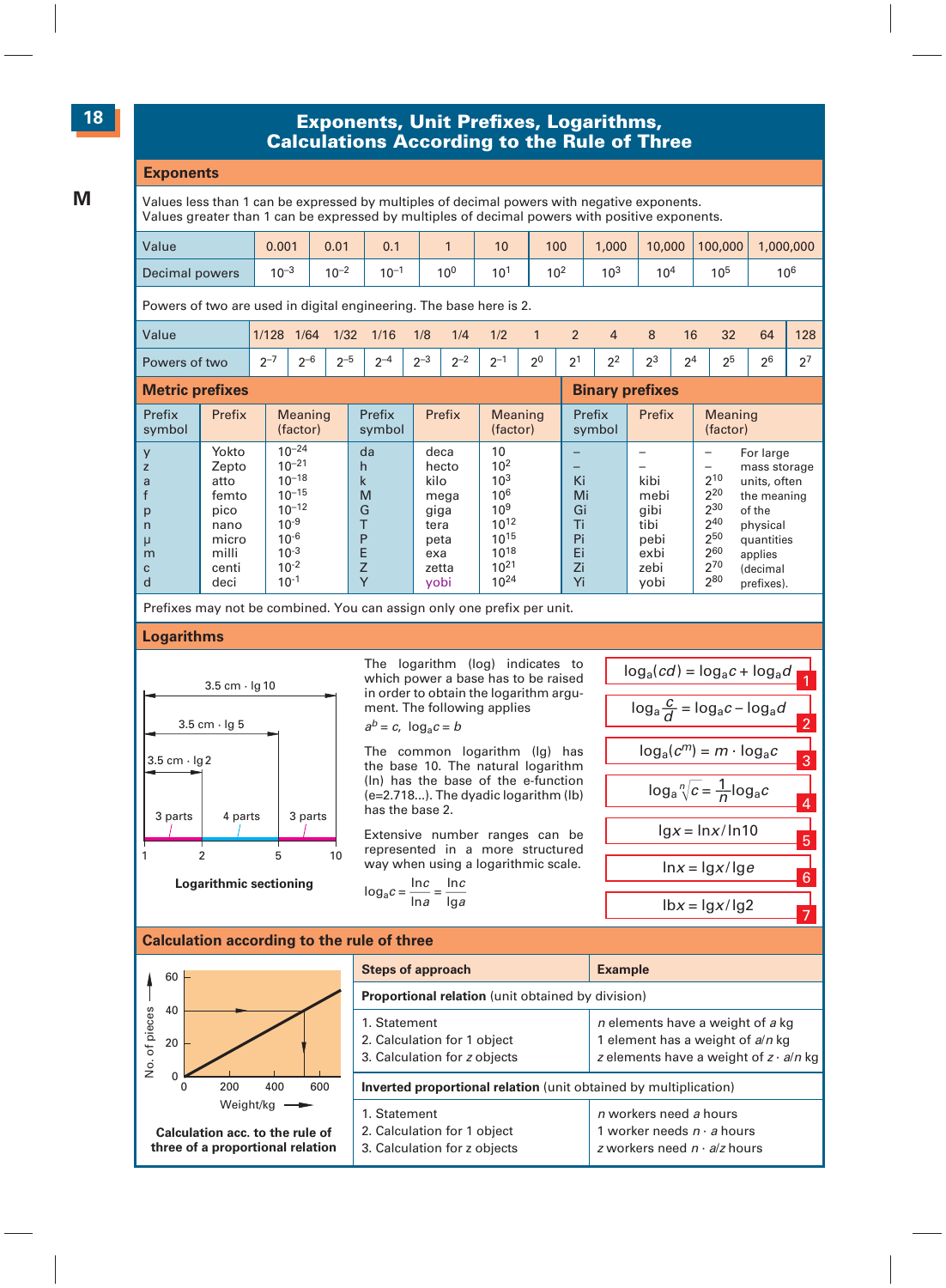#### **Logarithmic Unit Decibel**

| <b>Logarithmic unit decibel</b>                                                                                                                                                                                        |                                                                                                                                                                                                                                            |                                                                                                                                                                                                                                                               |
|------------------------------------------------------------------------------------------------------------------------------------------------------------------------------------------------------------------------|--------------------------------------------------------------------------------------------------------------------------------------------------------------------------------------------------------------------------------------------|---------------------------------------------------------------------------------------------------------------------------------------------------------------------------------------------------------------------------------------------------------------|
| Term, definition                                                                                                                                                                                                       | Formula, note                                                                                                                                                                                                                              | Comments, example                                                                                                                                                                                                                                             |
| <b>Transmission factor T</b><br>Gain factor V<br><b>Attenuation factor D</b>                                                                                                                                           | Increase $> 1$ and decrease $< 1$ :<br>$T = V = S_2/S_1$<br>$D = S_1/S_2$                                                                                                                                                                  | Transmission<br>$S_{1}$<br>S <sub>2</sub><br><b>link</b><br>$S_1$ , $S_2$ quantities referring to<br>transmission                                                                                                                                             |
| <b>Power-related measures</b><br>Gain ratio G<br>Attenuation ratio A<br>In order to identify the value as a<br>logarithmic quantity, dB is added<br>instead of a unit, because the<br>value actually has no unit.      | Gain ratio<br>$G = 10$ lg $(P_2/P_1)$<br><b>Attenuation ratio</b><br>$A = 10$ Ig $(P_1/P_2)$<br>$G = -A$<br>$A = -G$<br>dB refers to decibel (one tenth of a bel,<br>a unit named after the American scien-<br>tist Alexander Graham Bell) | Example 1:<br>A filter circuit has an input of<br>500 mW and an output of 250 mW.<br>What are<br>a) the attenuation factor D and<br>b) the attenuation ratio A?<br>a) $D = S_1/S_2$<br>$= 500$ mW/250 mW $= 2$<br>b) A = 10 lg (500 mW/250 mW)<br>$= 3.01$ dB |
| Voltage-related measures, pres-<br>sure-related measures<br>Gain ratio G<br>Attenuation ratio A<br>Sound pressure transmission<br>ratio $T_{\rm p}$<br>For these quantities, dB is also<br>used instead of a unit.     | Gain ratio<br>$G = 20$ lg $(U_2/U_1)$ $G = -A$<br><b>Attenuation ratio</b><br>$A = 20$ lg $(U_1/U_2)$ $Q$ $A = -G$<br>10 <sup>1</sup><br>Sound pressure transmission ratio<br>$T_p = 20$ lg $(p_2/p_1)$                                    | Example 2:<br>An amplifier has an input of 3 mV<br>and an output of 5 V. What is<br>a) the gain factor,<br>b) the gain ratio?<br>a) $V = U_2/U_1 = 5$ V/3 mV = <b>1,667</b><br>b) $G = 20$ lg $(U_1/U_2)$<br>$= 20$ lg (5 V/3 mV) = 64.4 dB                   |
| Level in $dB(*)$                                                                                                                                                                                                       | (* place holder for additional specifications)                                                                                                                                                                                             |                                                                                                                                                                                                                                                               |
| Sound level, general                                                                                                                                                                                                   | This quantity expresses the ratio be-<br>tween two values, one of which is an<br>agreed reference value.                                                                                                                                   | The reference value should be<br>indicated in level specifications.                                                                                                                                                                                           |
| Power level L <sub>p</sub><br>Identified by dB (1 mW) or dBm,<br>Voltage level $L_{11}$ , identified by<br>$dB(1 \mu V)$ or dBm = dB (1 mV)<br>Sound-pressure level Lp<br>actually identified by<br>$dB(20 \mu N/m^2)$ | <b>Power level</b><br>$L_P = 10$ Ig (P/1 mW)<br>12<br><b>Voltage level</b><br>$L_U = 20$ lg $(U/1 \mu V)$<br>Sound-pressure level<br>$L_P = 20$ lg ( $p/20$ $\mu$ N/m <sup>2</sup> )                                                       | The agreed reference values are<br>1 mW for $L_{\rm P}$ , 1mV for $L_{\rm U}$ and<br>20 $\mu$ N/m <sup>2</sup> for $L_{\rm P}$ .<br>Example 3:<br>An aerial has an output of 80 mV.<br>$L_{11} = ?$<br>$L_{\text{U}}$ = 20 lg (U/1 mV) = 38 dBm               |
| <b>Rated sound-pressure level</b><br>Identified by dB(A), dB(B) or dB(C),<br>depending on the correction                                                                                                               | The measured quantity is the sound-<br>pressure level. The measuring values<br>are modified with the help of filters A, B<br>or C for frequencies other than 1,000 Hz.                                                                     | The rated sound-pressure level<br>in dB(A) corresponds to a great<br>extent to the human loudness<br>sensation in phon.                                                                                                                                       |
| A attenuation ratio<br>D attenuation factor<br>G gain ratio<br>L <sub>p</sub> power level<br>$LD$ sound-pressure level                                                                                                 | $L_U$ voltage level<br>Ig common logarithm<br>P power<br>pressure<br>p<br>$T$ transmission factor                                                                                                                                          | $U$ voltage<br>V gain factor<br>Subscripts:<br>1 input, 2 output of the trans-<br>mission link                                                                                                                                                                |